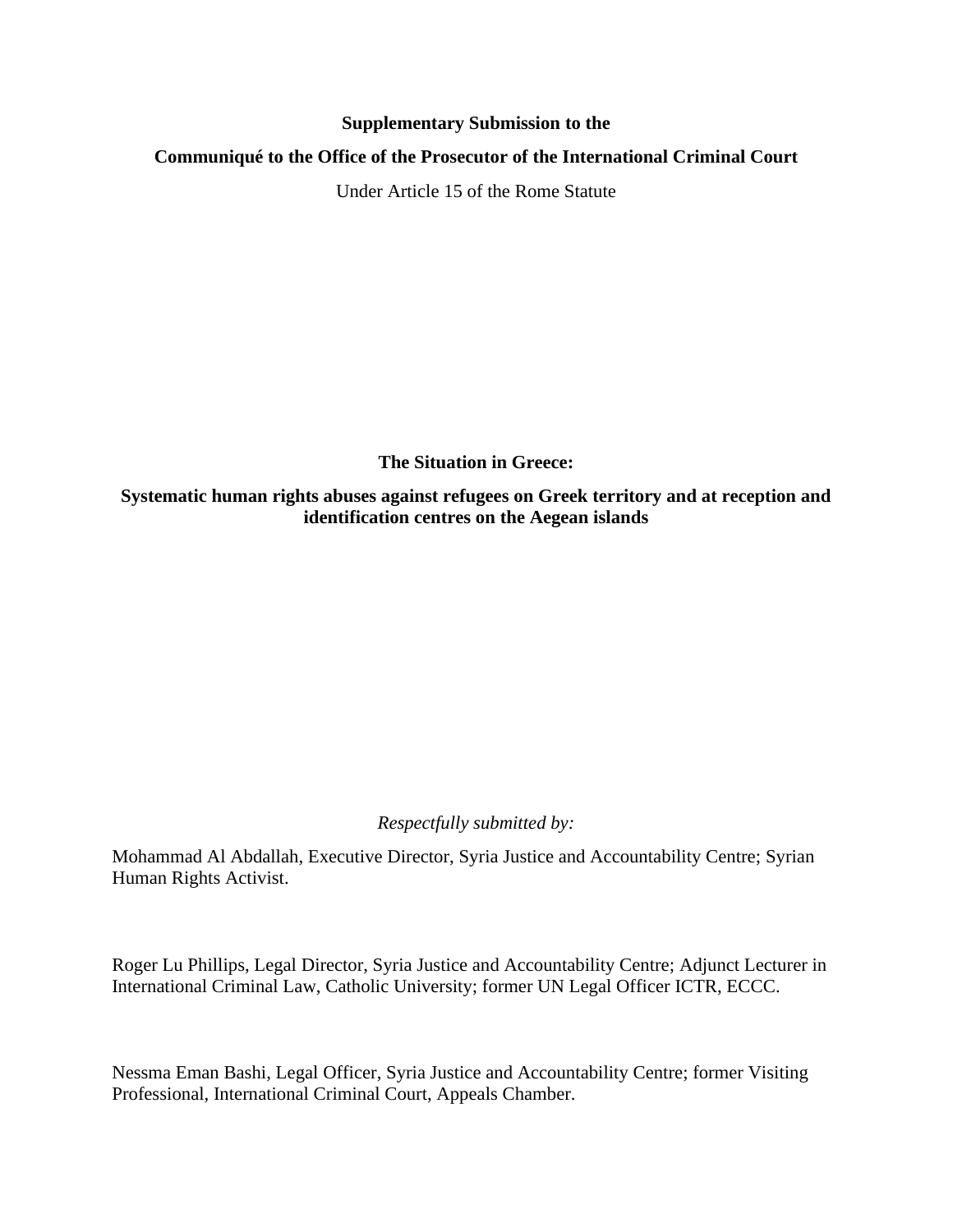### **Executive Summary**

As submitted in SJAC's communiqué to the Office of the Prosecutor (OTP) in January 2021, the combined treatment of bona fide refugees in Greece by Greek government officials and their agents, along with Frontex officials and their agents, since the EU-Turkey Deal's entry into force in March 2016, constitutes a widespread and systematic attack against an identifiable civilian population to deter vulnerable individuals from seeking asylum in Europe. The attack amounts to crimes against humanity under Article 7 of the Rome Statute, including the crimes of: deportation and forcible transfer of a population, persecution, other inhumane acts for the deprivation of humanitarian aid, sexual violence, and torture.

The perpetrators have waged their attack through policies and practices meant to deter individuals with a well-founded fear of persecution from seeking asylum in Europe. As a result, the scope of victimhood includes hundreds of thousands of individuals who fled their country of origin in search of safety, only to be subjected to inhumane and degrading treatment at the hands of Greek and Frontex agents acting on official orders. This supplementary submission, supported by reliable new evidence, shows that international crimes continued to be perpetrated throughout 2021, in the hope that the OTP will hear the voices of victims who have bravely carried their trauma across continents in search of sanctuary.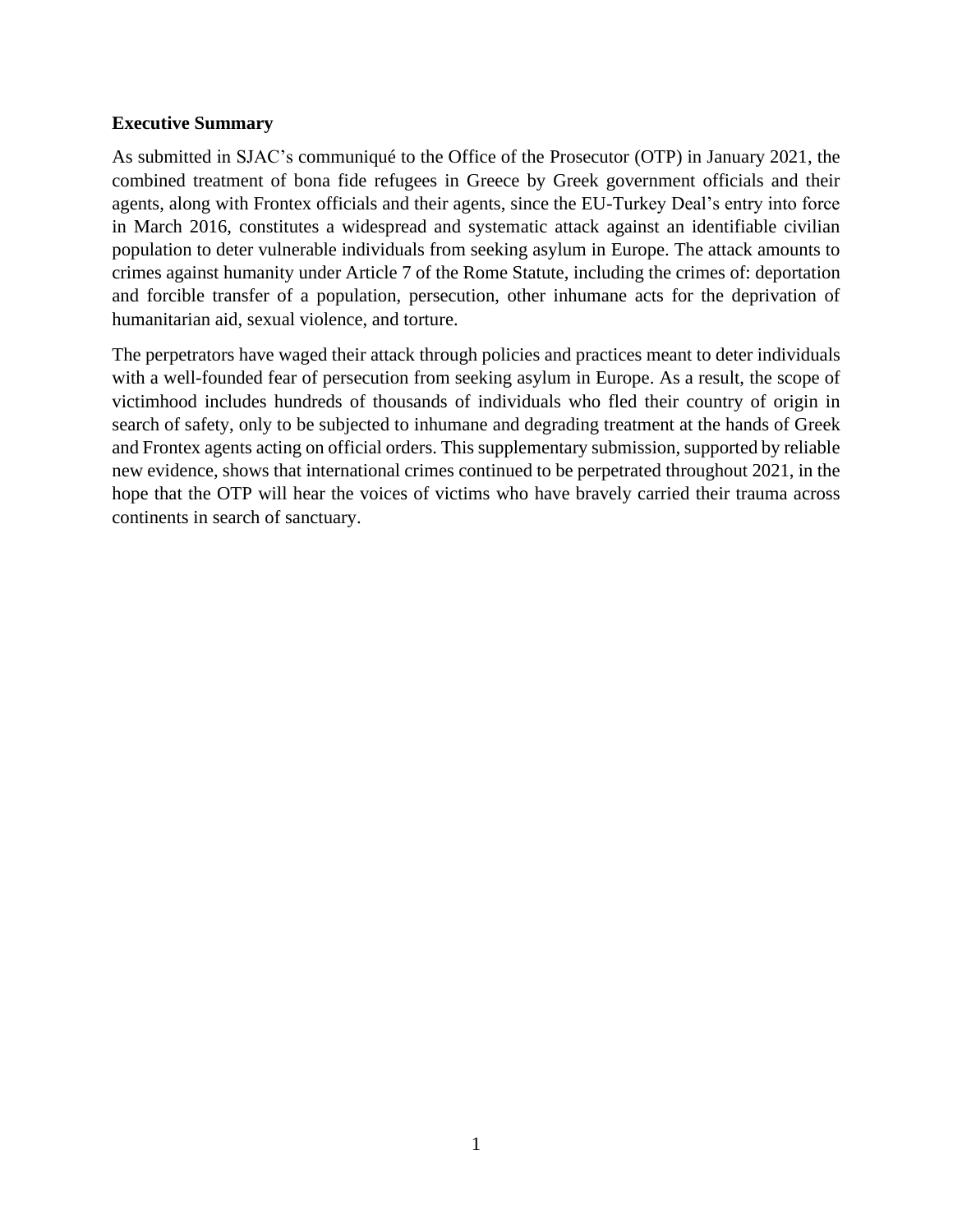# **Contents**

| 1.                                                                                                                                                                                 |
|------------------------------------------------------------------------------------------------------------------------------------------------------------------------------------|
| Greek and Frontex authorities have engaged in a policy of unlawful pushbacks of<br>A.<br>refugees at sea and from Greek territory since the commencement of the EU-Turkey Deal.  3 |
| Greek and Frontex authorities continue to perform unlawful pushbacks of refugees at                                                                                                |
| $2^{1}$<br>Greek and Frontex authorities continue to perform unlawful pushbacks of refugees                                                                                        |
| Intentional deprivation of humanitarian assistance to refugees on the Aegean islands<br>Β.                                                                                         |
| 2.                                                                                                                                                                                 |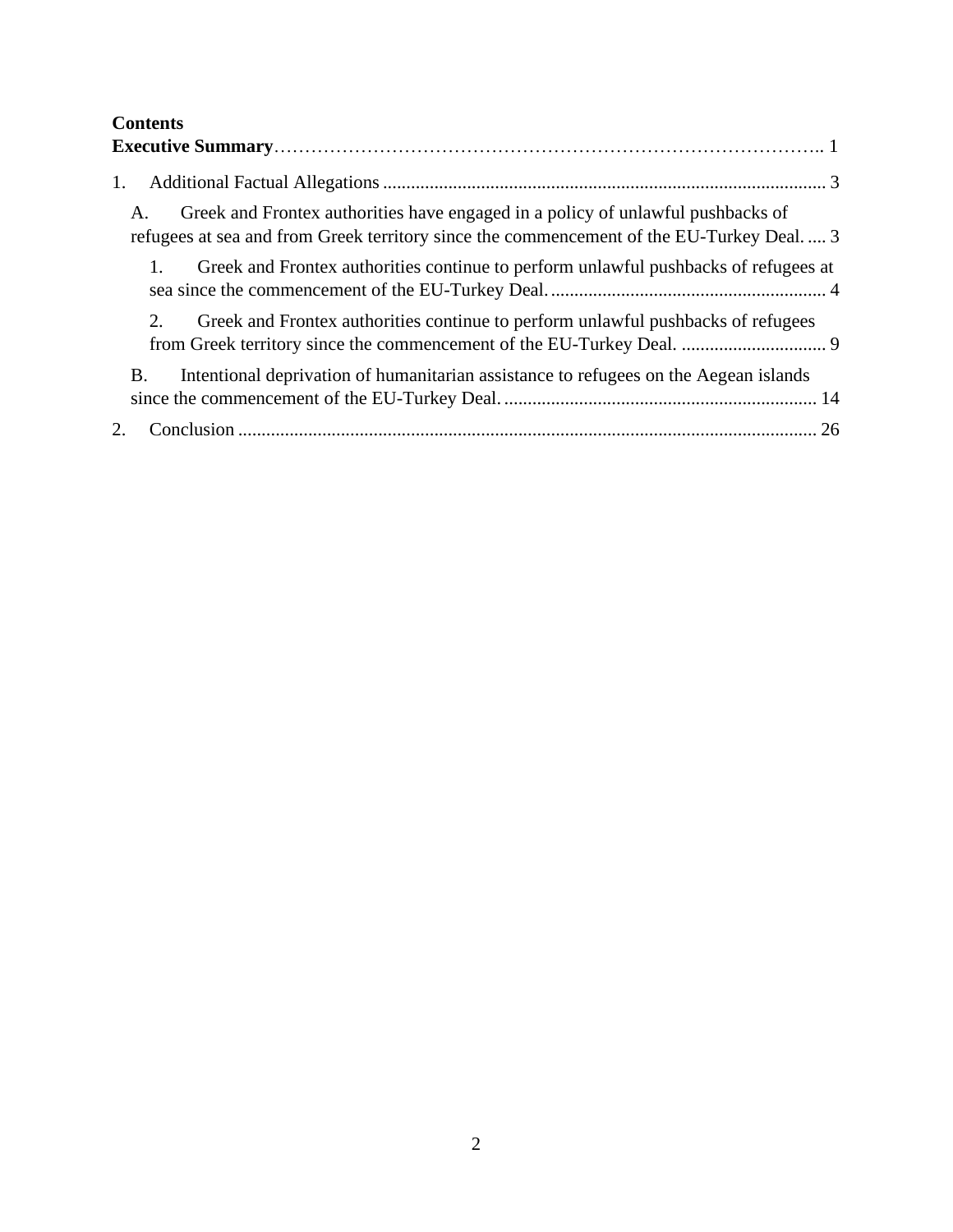#### **1. Additional Factual Allegations**

<span id="page-3-0"></span>1. Throughout 2021, Greek government officials and their agents have intensified the codification and implementation of their plan to stop bona fide refugees from seeking asylum in Europe through the commission of crimes against humanity. Refugees have continued to embark on the arduous journey to Europe from Turkey to seek asylum. While the overall number of arrivals is lower than in previous years, the number is the highest it has been since the start of the Coronavirus pandemic, owing to the shifting nature of conflicts, particularly in Afghanistan, and worsening conditions for refugees in Turkey. Greek efforts to stop refugees from exercising their rights are a continuation of policies and practices enforced since the start of the EU-Turkey Deal, and they amount to crimes against humanity under Article 7 of the Rome Statute. The crimes include: deportation and forcible transfer of a population, persecution, other inhumane acts for the deprivation of humanitarian aid, sexual violence, and torture.

# <span id="page-3-1"></span>A. **Greek and Frontex authorities have engaged in a policy of unlawful pushbacks of refugees at sea and from Greek territory since the commencement of the EU-Turkey Deal.**

*"It was like what happened when George Floyd was killed. The officers put their knees on the children's necks." 1*

2. Since the start of the year, Greek government officials and their agents have escalated their policy of performing unlawful pushbacks at sea on a massive scale with the support of Frontex. <sup>2</sup> Hundreds of recent pushbacks involved victims who stepped foot on Greek

<sup>&</sup>lt;sup>1</sup> Border Violence Monitoring Network, "It Was Like What Happened When George Floyd Was Killed, the Officers *Put Their Knees on the Children's Necks"* (27 May 2021) ["*BVMN 27/05/21"*].

<sup>2</sup> European Commission, *[Communication from the Commission to the European Parliament, the Council, the](https://ec.europa.eu/info/sites/default/files/report-migration-asylum.pdf)  [European Economic and Social Committee and the Committee of the Regions on the Report on Migration and Asylum](https://ec.europa.eu/info/sites/default/files/report-migration-asylum.pdf)*, pp. 3-4, (29 September 2021) (noting that "[t]he COVID-19 pandemic significantly affected migratory arrivals in 2020, both legal and irregular, and created several new challenges for migration management" and that "[o]n the Eastern Mediterranean route, the overall figure in 2021 is lower than last year, with a significant decrease of 58% of arrivals to Greece in 2021 so far"). The New Humanitarian, *Greece Says Migration Crisis Over; Refugees Beg to Differ* (5 October 2021) [["The New Humanitarian 05/10/21"](https://www.thenewhumanitarian.org/news-feature/2021/10/5/Greece-says-migration-crisis-over-refugees-beg-to-differ)] (stating that "[t]he pushbacks have been thoroughly documented by human rights watchdogs and journalists, but Greece denies it is engaging in such practices, which are illegal under international law. At the same time, a series of government policies have made it: more difficult for people who do manage to enter the country to receive refugee status; easier for rejected asylum seekers to be deported; and harder for people who are granted protection to access accommodation, financial support, and services such as healthcare and education").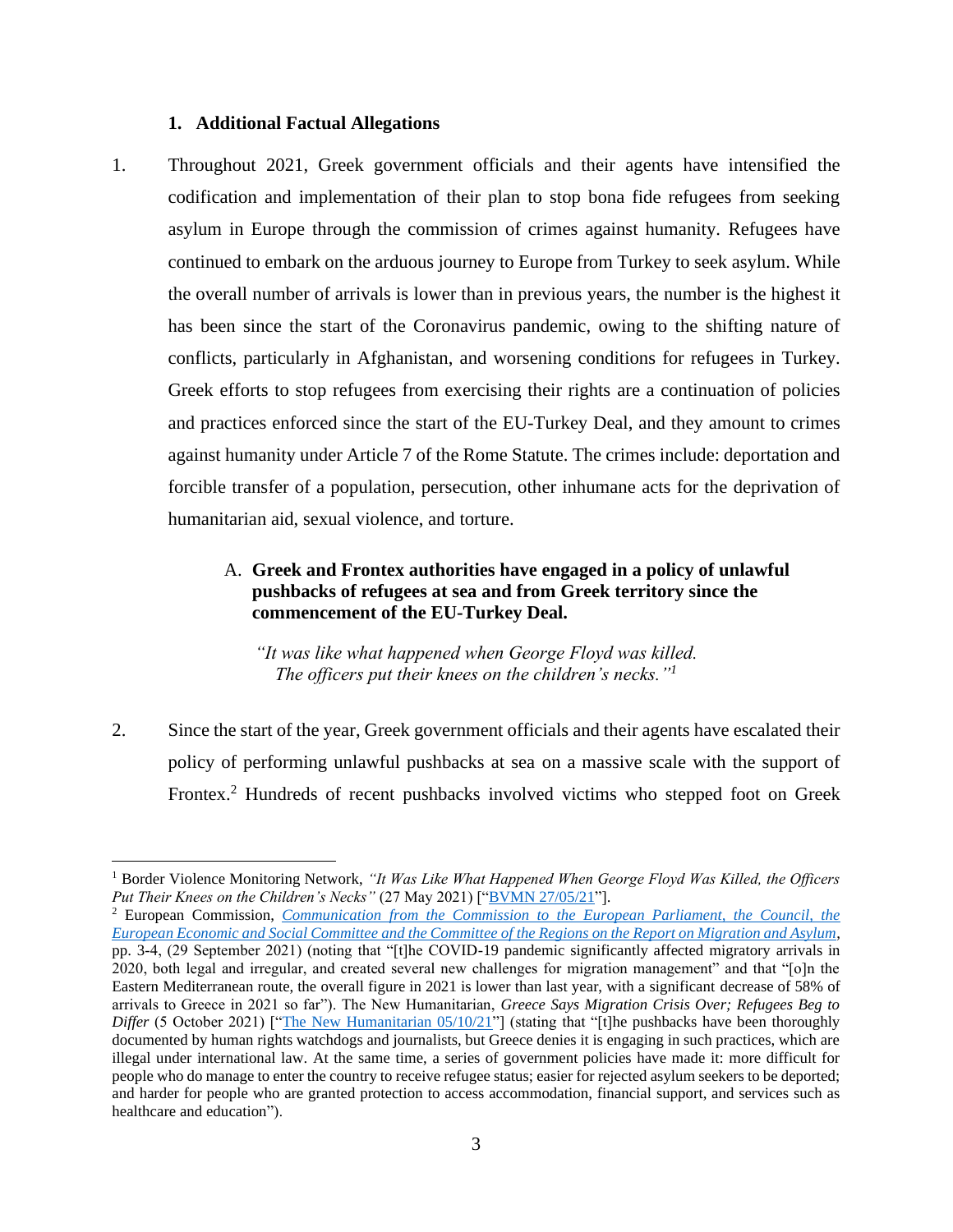territory and were captured by masked police or border agents.<sup>3</sup> Victims were then beaten, detained, and dragged out to sea in dinghy boats where they were left adrift near Turkish waters. Often, this occurred in the dead of night in hazardous sea conditions. The consistent methods employed by the perpetrators display their coordinated policies, as well as the widespread and systematic nature of their attack on victims, the gravity of which amounts to crimes against humanity under Article 7 of the Rome Statute.

# *1. Greek and Frontex authorities continue to perform unlawful pushbacks of refugees at sea since the commencement of the EU-Turkey Deal.*

- <span id="page-4-0"></span>3. On the afternoon of 5 September 2021, a sailboat with over 80 refugees reached the Greek island of Folegandros after being distressed at sea because of engine problems.<sup>4</sup> It was met by a Lambro 57 patrol vessel belonging to the Hellenic Coast Guard which towed the boat to an inaccessible part of the island, shortly after several refugees jumped off it and swam ashore.<sup>5</sup> The victims were then transferred to a Stan Patrol 5509 offshore patrol vessel, identified as  $\Lambda \Sigma$  090 Gavdos, and taken out to sea.<sup>6</sup> The next day, the Turkish Coast Guard rescued them from four life rafts drifting near Kusadasi.<sup>7</sup> Footage of the rescue operation released by the Turkish Coast Guard shows members of the Hellenic Coast Guard forcing the victims off the Stan Patrol 5509 and onto four life rafts, then leaving the refugees to drift into Turkish waters.<sup>8</sup>
- 4. Similar instances have occurred throughout 2021. They illustrate the brazenness of Greek pushbacks that often involve members of the Hellenic Coast Guard viciously beating victims with sticks and shooting bullets into the water, dangerously close to victims' rubber

<sup>3</sup> Independent, *Revealed: The EU-funded Pushback Operations Violently Forcing Asylum Seekers Across Borders* (7 October 2021) [\[Independent 07/10/21\]](https://www.independent.co.uk/news/world/europe/eu-migrants-pushback-asylum-illegal-b1933519.html) (describing an investigation by Lighthouse Reports, Der Spiegel, SRF Rundshau and ARD of publicly available video footage of 635 alleged pushback incidents carried out by Greek border officers in the Aegean since March 2020 – 15 of which involved masked men). Ex. 66.

<sup>&</sup>lt;sup>4</sup> Aegean Boat Report, *The Folegandros "Mystery"* (13 September 2021) [["ABR 13/09/21"](https://aegeanboatreport.com/2021/09/13/the-folegandros-mystery/)].

<sup>5</sup> *Id*.

<sup>6</sup> *Id*.

<sup>7</sup> *Id*.

<sup>&</sup>lt;sup>8</sup> *Id*. (explaining that, when questioned where the sailboat was taken, coast guard officials replied that they were ordered not to reveal information. The Hellenic Coast Guard also told a member of parliament, Nikos Syrmalenios, that it had no knowledge of any such incident. The same answer was provided by the Ministry of Migration. Yet footage taken by onlookers showed that a Lambro 57 patrol vessel belonging to the Hellenic Coast Guard was at the scene alongside the sailboat, as was a Stan Patrol 5509 offshore patrol vessel, identified as *ΛΣ 090 Gavdos*. Locals also reported that a helicopter circled the area). *See also* EFSYN, *[The "Mystery" of Folengandros](https://www.efsyn.gr/ellada/dikaiomata/309507_oi-afantoi-tis-folegandroy)* (9 September 2021).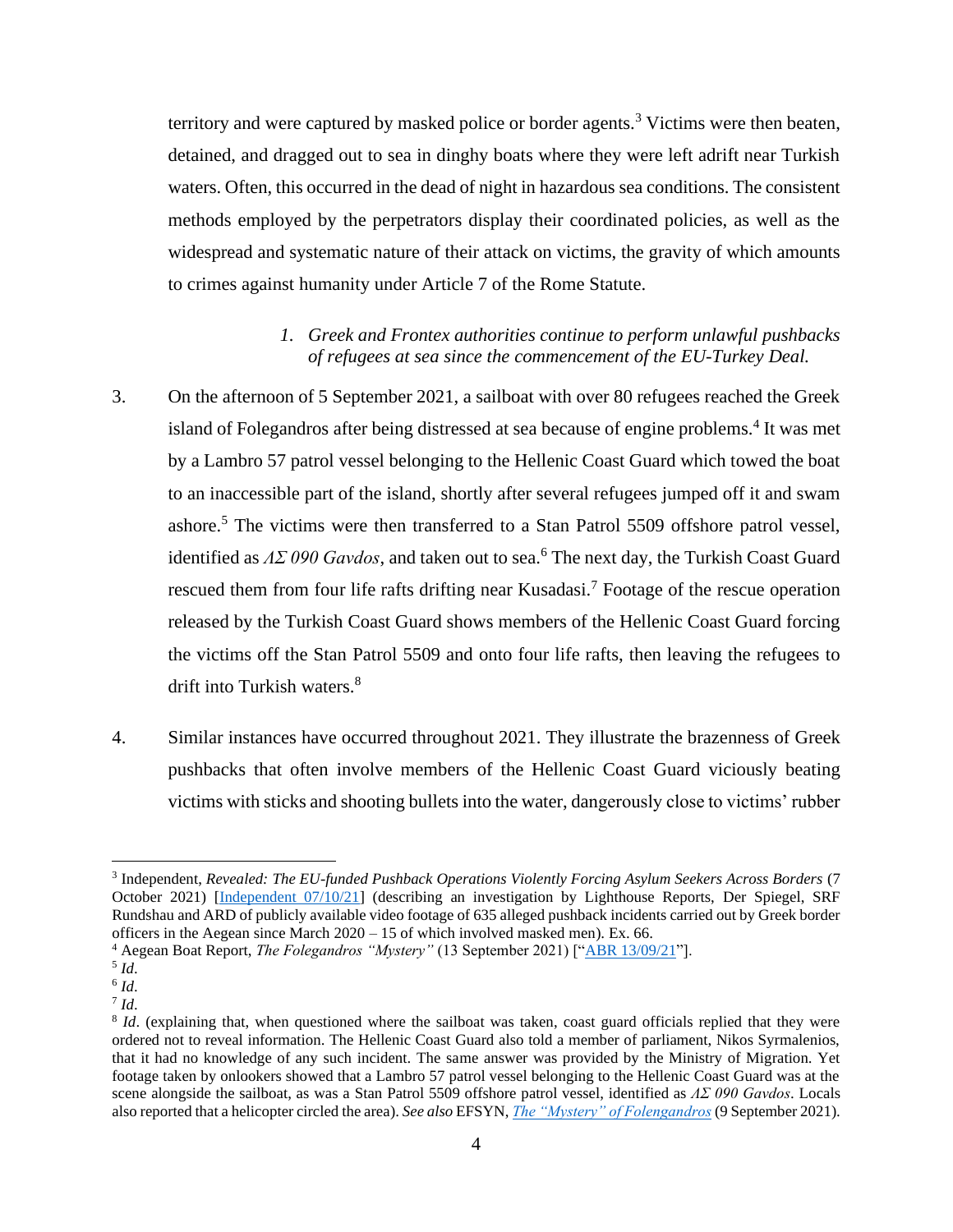dinghies.<sup>9</sup> One such incident involved 25 victims near the island of Kos. Their dinghy was blocked from moving forward by the Hellenic Coast Guard, shots were fired into the water nearby, and victims were beaten with a long pole by coast guard members aboard an official vessel.<sup>10</sup> The group was later picked up by the Turkish Coast Guard. One woman described her experience being forcibly transferred in June:

I got on a boat at 9:00AM and we set sail. There were about thirty other people with me in the boat. […] About four hours after our departure, we arrived very close to the Greek island of Samos. But, before we could dock, a Greek ship approached us. I was very afraid. The Greek military ordered us to get into their boat. There, they threw all our belongings and our phones into the water. Some passengers still managed to keep theirs, but they forced me to throw everything I had.

We were then divided into two groups of about 15 people. They pushed us into what they called "dinghies," small inflatable boats, without motors. Some people protested and said they would not get on. But then the Greeks threatened us with their guns. So, we had no choice. […] They circled around us, which made big waves to frighten us. I screamed because I was very afraid that our boat would tip over. It was moving a lot. Fortunately, no one fell into the water. After a long time, the Greek soldiers abandoned us there.

One of the passengers, who had managed to hide his phone, called someone from [UNHCR], but he could not get help. So, he contacted the rescue services in Turkey. We waited for a long time in the sun. We didn't know if they would come. At 5:00PM, we saw a Turkish boat coming towards us. We climbed on board and it took us back to Bodrum. I was placed in a centre there for a few days before being released.

This crossing traumatized me. Since then, I have been in hospital in Izmir. They give me medicine because I have a very bad stomach pain. And I am very anxious. I am still afraid. $11$ 

5. Frustrated by the number of rescue operations they have had to perform, the Turkish Coast Guard invited journalists to witness an operation first-hand.<sup>12</sup> The operation involved

<sup>9</sup> *See e.g.*, Aegean Boat Report, *Pushback Nr. 451*(6 June 2021) [["ABR 06/06/21"](https://aegeanboatreport.com/2021/06/06/pushback-nr-451/?fbclid=IwAR1HmH0KMdVAUETHi10Kg6C0G7Tzy36eRTT0iQPEnnkWARgg6OLkQfrc_ac)]; Aegean Boat Report, *[We Were](https://www.borderviolence.eu/violence-reports/january-27-2021-2100-fener-adasi-turkey/)  [Crying and Swimming and Crying and Swimming](https://www.borderviolence.eu/violence-reports/january-27-2021-2100-fener-adasi-turkey/)* (27 January 2021) (providing the testimony of a Palestinian man from Gaza and his friend who arrived to Viale RIC on Chios where they informed UNHCR of their desire to seek asylum. Despite their declaration, the two men were detained by Greek police, then taken to a port by masked men dressed in black. They were driven by boat to water near an uninhabited island and given life jackets, then told to jump into the water and swim to the island. They were on the island for three days before they were rescued by the Turkish Coast Guard).

<sup>10</sup> [Independent 07/10/21.](https://www.independent.co.uk/news/world/europe/eu-migrants-pushback-asylum-illegal-b1933519.html) *See also* Ex. 89.

<sup>11</sup> Info Migrants, *[Aegean Pushbacks: "They threw all our belongings and phones into the sea"](https://www.infomigrants.net/en/post/33659/aegean-pushbacks-they-threw-all-our-belongings-and-phones-into-the-sea)* (21 July 2021).

<sup>&</sup>lt;sup>12</sup> Republic of Turkey, Ministry of Foreign Affairs, *[No: 78, 28 February 2021, Press Release Regarding the Push-](https://www.mfa.gov.tr/no_-78_-yunanistan-in-siginmacilari-geri-itmesi-hk.en.mfa)[Backs of Asylum-Seekers by Greece](https://www.mfa.gov.tr/no_-78_-yunanistan-in-siginmacilari-geri-itmesi-hk.en.mfa)*. *See also* Ex. 82, 90.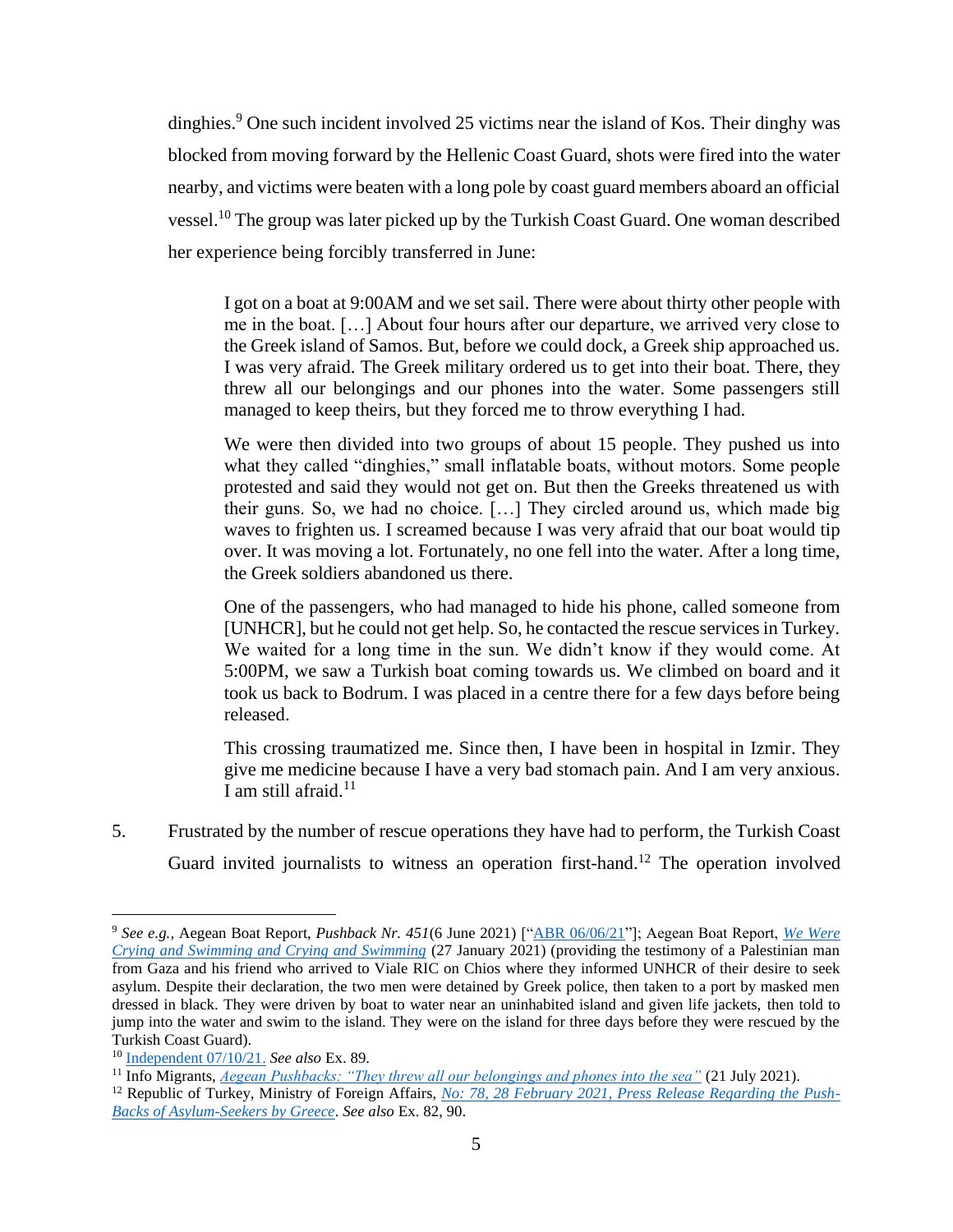twenty Afghans who were inland on Lesvos the day before.<sup>13</sup> They were found in a forest by Greek police officers who repeatedly kicked them and confiscated their money, documents, and mobile phones. The victims were then placed on leaky, overcrowded life rafts, ferried out to sea, and abandoned.<sup>14</sup> Soon after, the Turkish Coast Guard received an email from its Greek counterpart informing it that the victims were adrift.<sup>15</sup> Four hours passed before the Turkish Coast Guard reached the rafts. Among the survivors was a sevenyear-old girl who "shivered uncontrollably as she [sat] down on the deck [of the Turkish Coast Guard vessel]" and "an older woman who retched into a plastic bag."<sup>16</sup>

- 6. Despite thorough documentation, Greek authorities continue to deny the occurrence of pushbacks. When pressured by civil society and members of parliament to reveal the whereabouts of the victims who went missing in September, the Hellenic Coast Guard denied that the incident occurred.<sup>17</sup> The same response was given by the Ministry of Migration and Asylum, in line with Minister Notis Mitarachi's claims that "[n]umerous cases [of pushbacks] have been investigated…and reports have found no evidence of any breach of E.U. fundamental rights."<sup>18</sup> But the accounts of witnesses on Folegandros, the testimonies of survivors, and the footage released by the Turkish Coast Guard verify that the pushback indeed happened.
- 7. Meanwhile, inter-governmental bodies have expressed their on-going concern over pushbacks at sea. In May, the Council of Europe's Human Rights Commissioner, Ylva Johansson, sent a letter to Greek ministers on the "numerous credible allegations" of pushbacks dismissed by Athens.<sup>19</sup> In response, Greece said that it investigated the

<sup>13</sup> The New York Time, '*They Just Left Us': Greece Is Accused of Setting Migrants Adrift at Sea* (18 July 2021) [["NYT 18/07/21"](https://www.nytimes.com/2021/07/18/world/europe/greece-migrants.html)].

<sup>14</sup> *Id*. *See also* Exs 69-72, 74-76, 78-80.

<sup>15</sup> *Id*.

<sup>16</sup> *Id*.

<sup>17</sup> [ABR 13/09/21,](https://aegeanboatreport.com/2021/09/13/the-folegandros-mystery/) supra note 4.

<sup>18</sup> [NYT 18/07/21,](https://www.nytimes.com/2021/07/18/world/europe/greece-migrants.html) supra note 13. *See also* Aljazeera, *[EU Official Calls Greece to Further Probe Asylum Seeker](https://www.aljazeera.com/news/2021/3/29/greece-eu-official-concerned-over-reports-of-refugee-pushbacks)  [Pushbacks](https://www.aljazeera.com/news/2021/3/29/greece-eu-official-concerned-over-reports-of-refugee-pushbacks)* (29 March 2021) (quoting Minister Miarachi "[Greece] strongly den[ies] that the Greek coastguard has ever been involved in pushbacks. We understand we are causing a loss of tens of millions of euros to smuggling networks, and that could have played a role in the kind of fake news we hear about the Greek coastguard"). <sup>19</sup> Council of Europe, Commissioner for Human Rights, *[Greek authorities should investigate allegations of pushbacks](https://www.coe.int/en/web/commissioner/-/greek-authorities-should-investigate-allegations-of-pushbacks-and-ill-treatment-of-migrants-ensure-an-enabling-environment-for-ngos-and-improve-recept)  [and ill-treatment of migrants, ensure an enabling environment for NGOs and improve reception conditions](https://www.coe.int/en/web/commissioner/-/greek-authorities-should-investigate-allegations-of-pushbacks-and-ill-treatment-of-migrants-ensure-an-enabling-environment-for-ngos-and-improve-recept)* (12 May 2021). Reuters, *Council of Europe Accuses Greece of Migrant Pushbacks, Says They Must Stop* (12 May 2021) [["Reuters 12/05/21"](https://www.reuters.com/world/europe/council-europe-accuses-greece-migrant-pushbacks-says-they-must-stop-2021-05-12/)].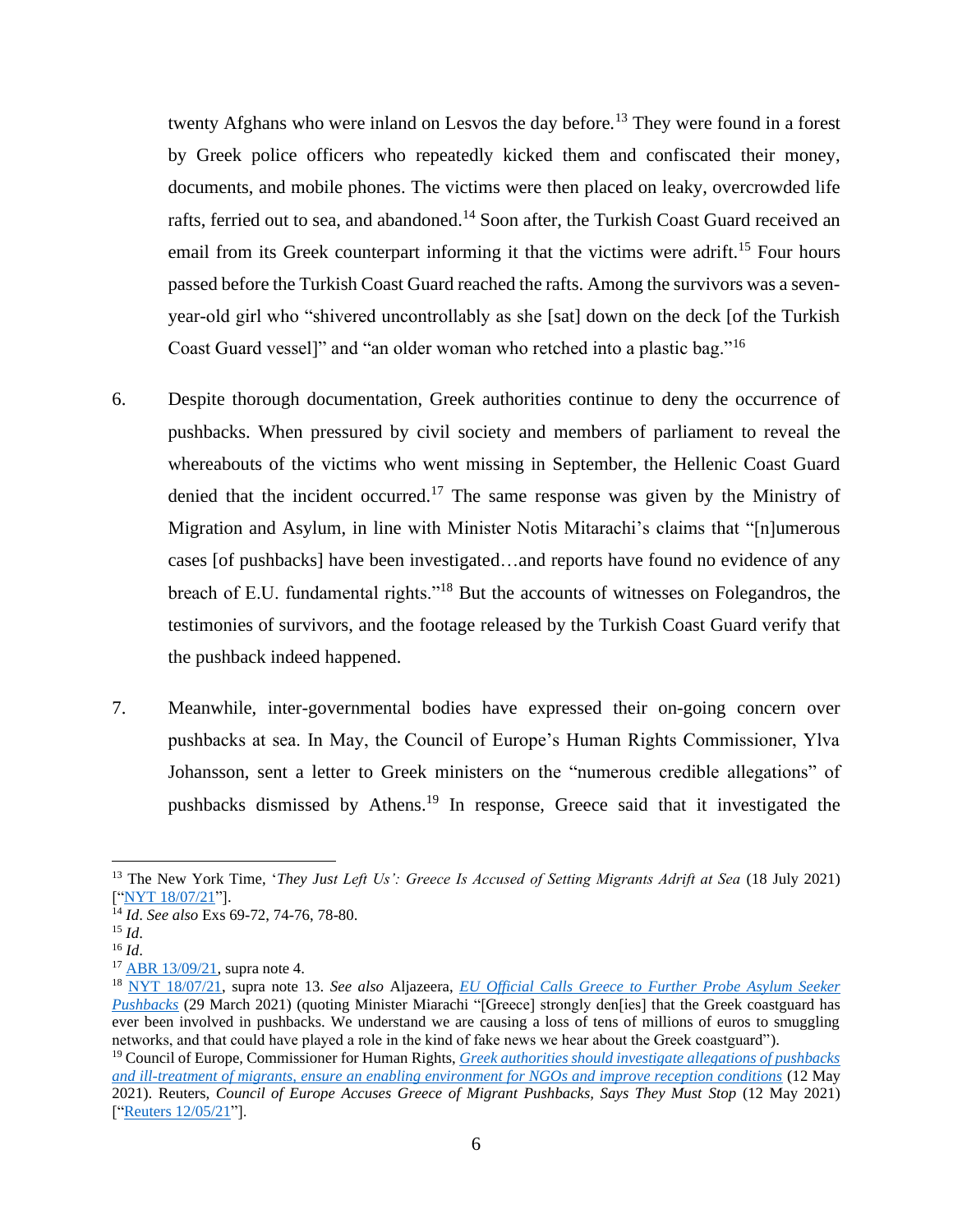allegations and found them to be "largely unsubstantiated" and that "the actions taken by the Greek authorities at [its] sea borders are being carried out in full compliance with the country's international obligations."<sup>20</sup> Moreover, the Minister responsible for the Hellenic Coast Guard, Ioannis Plakiotakis, met Johansson and requested an additional €15.8 million to monitor the EU's borders more intensively.<sup>21</sup> Johansson has since urged Greece to end its practice of pushbacks and investigate relevant allegations, as well as other forms of mistreatment used against refugees by members of security forces. She noted that additional payments to the Hellenic Coast Guard would be granted only if a mechanism was established to monitor fundamental rights.<sup>22</sup> Even so, Minister Mitarakis has outright refused to create the mechanism, citing an invasion of Greece's national sovereignty.<sup>23</sup>

8. Despite Johansson's rebuke of Greece's actions, the European Commission is itself facing criticism for the role Frontex plays in the performance of pushbacks, particularly because Frontex is the E.U.'s largest and highest funded agency.<sup>24</sup> In July, members of the European Parliament's Frontex Scrutiny Working Group released their final report.<sup>25</sup> It details how the head of Frontex, Fabrice Leggeri, ordered his fundamental rights officer to

<sup>20</sup> Greek Ministers of Citizen Protection, Migration & Asylum, and Maritime Affairs & Insular Policy, *[Letter to the](https://rm.coe.int/commdh-govrep-2021-7-reply-of-the-greek-authorities-en/1680a27094)  [Commissioner for Human Rights](https://rm.coe.int/commdh-govrep-2021-7-reply-of-the-greek-authorities-en/1680a27094)* (11 May 2021).

<sup>&</sup>lt;sup>21</sup> Der Spiegel, *EU Commission Blocks Payments to the Greek Coast Guard* (29 August 2021) ["Der Spiegel  $29/08/21$ "].

 $\frac{1}{22}$  *Id.* (noting that "[s]ince 2015, the EU has paid Greece more than €643 million to deal with the refugee crisis. Some of the money goes directly to the Greek coast guard. For example, from 2016 to 2017, the border guards received 15 million euros in emergency aid to cover their running costs").

<sup>23</sup> Iefimerida, *[There is No Proposal of the European Commission for a Border Control Mechanism](https://www.iefimerida.gr/politiki/boyli-mitarakis-epitropis-mihanismo-synoron?fbclid=IwAR3LeX5gVy60mzfckHf-f8ZnU1rh_rPEqGDQLqK7mAJkWhzprhy-Ctu0oy4)* (29 September 2021); European Council on Refugees and Exiles, *Greece: Mitarakis Rejects Border Monitor Mechanism as New Reports of Abuse Emerge – Greek Facilities Empty Out while People Move Onwards* (1 October 2021) [["ECRC](https://ecre.org/greece-mitarakis-rejects-border-monitor-mechanism-as-new-reports-of-abuse-emerge-greek-facilities-empty-out-while-people-move-onwards/)   $1/10/21$ "] ("Minister Notis Mitarakis has disregarded the need for any such mechanism. According to the Minister, this would jeopardise Greece's national sovereignty…The Minister does not comment on the fact that a human rights monitoring mechanism is a precondition for the release of migration management funding requested by Greece from the European Commission. The EU has supplied Greece with 3.3 billion [Euros] in funds since the peak of arrivals in 2015"); Ekathimerini, Migration Minister Refutes Allegations of Migrant Pushback in Messinia (11 October 2021) (quoting Minister Mitarakis: "Our country is facing an orchestrated attack by the industry of illicit rings that smuggle illegal immigrants. There is an organized propaganda against her. It is self-evident that Greece guards its borders, with absolute respect for the international and European context").

<sup>24</sup> Human Rights Watch, *[Frontex Turns a Blind Eye to Greece's Border Abuses](https://www.hrw.org/news/2021/03/10/frontex-turns-blind-eye-greeces-border-abuses)* (10 March 2021). *See also* Imerodromos, [Coast Guard Officer Arrested as 'Brain' of Drug Trafficking Ring](https://www.imerodromos.gr/axiomatikos-toy-limenikoy-synelifthi-os-egkefalos-speiras-diakinisis-narkotikon/) (1 October 2021) (describing the arrest of member of the Hellenic Coast Guard who was a liaison with Frontex and five individuals for trafficking drugs and weapons).

<sup>25</sup> European Parliament, Frontex Scrutiny Working Group, *[Working Document on Report on the Fact-finding](https://www.europarl.europa.eu/doceo/document/LIBE-DT-692887_EN.pdf)  [Investigation on Frontex Concerning Alleged Fundamental Rights Violations](https://www.europarl.europa.eu/doceo/document/LIBE-DT-692887_EN.pdf)* (14 July 2021).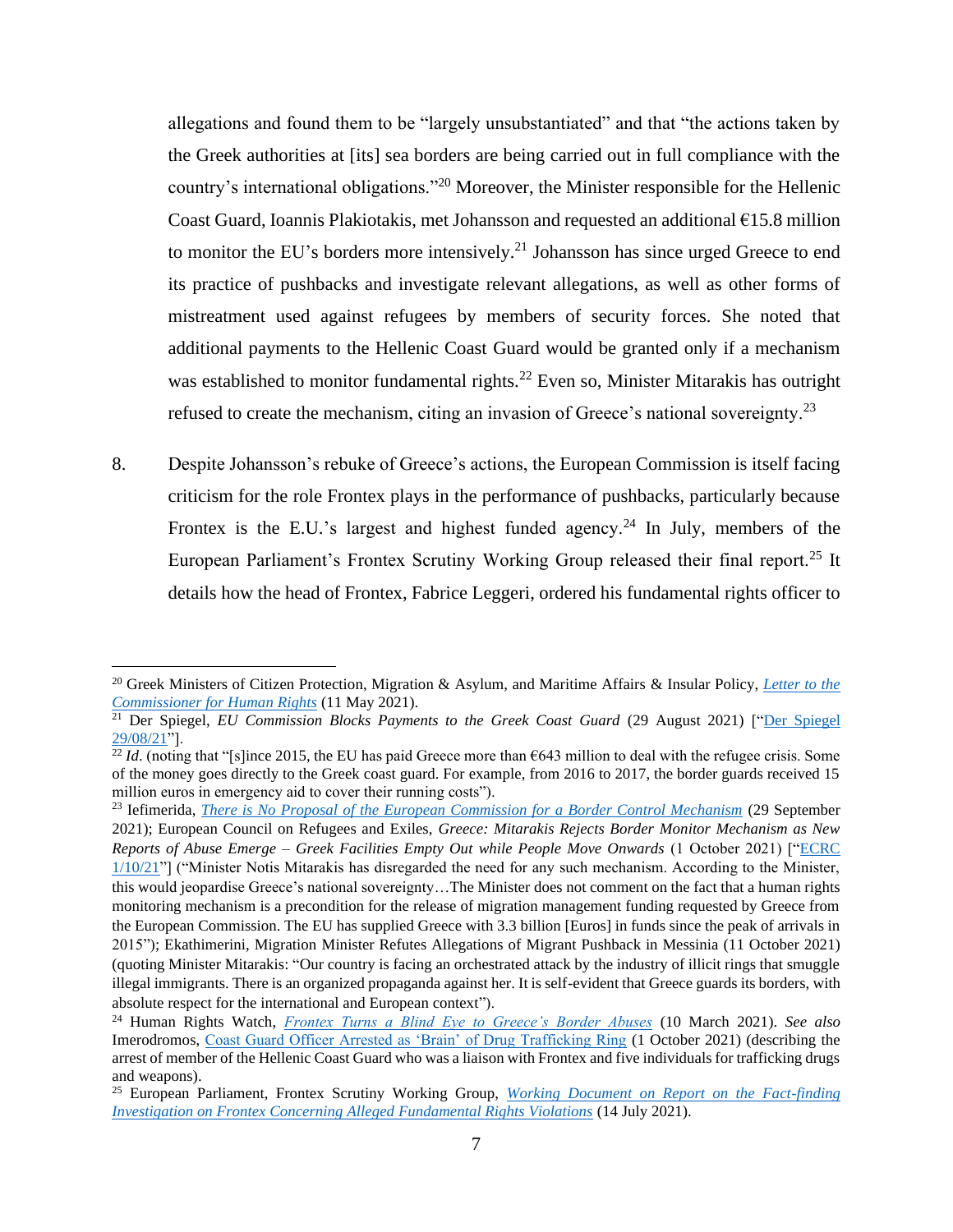"remove all information gathered" on a Category Four Serious Incidents report.<sup>26</sup> The removed information pertained to a pushback that occurred in April 2020 during which 30 victims were dragged from Greek waters into Turkish waters by border agents during the night.<sup>27</sup> A Frontex reconnaissance aircraft observed the process from the air near Lesvos.<sup>28</sup> Why Leggeri destroyed the incriminating evidence of an illegal pushback by the Hellenic Coast Guard remains unclear, considering that he mentioned the incident in a debate before the European Parliament and because Frontex's involvement in the incident was welldocumented.<sup>29</sup>

9. International organizations have also expressed their continued concern over pushbacks at sea. In March, the United Nations High Commissioner for Refugees ("UNHCR") noted that it observed "several hundred cases" of suspected pushbacks since the beginning of 2020 during which: (i) boats were pushed into Turkish waters from Greek waters (ii) boats known by the Hellenic Coast Guard to be in unsafe conditions were left adrift near Turkish waters, and (iii) refugees who touched foot on Greek soil were placed on rafts and towed out to sea, then pushed into Turkish waters or left adrift near the nautical border.<sup>30</sup> One such pushback occurred on 17 February when 13 asylum seekers landed on Lesvos, only to be dragged back to sea by hooded men.<sup>31</sup> Organizations like Amnesty International and Human Rights Watch also released damning reports that further illuminate the common thread of violations and the sequence of events involved in pushbacks, both at sea and on land, which regularly involve arbitrary detention and torture.<sup>32</sup> Further, they detail how

<sup>&</sup>lt;sup>26</sup> *Id.* at p. 14. (also noting that Category Four refers to fundamental right violations).

<sup>27</sup> *See* Der Spiegel, *[How Frontex Boss Leggeri has Deceived the Public](https://www.spiegel.de/ausland/wie-frontex-chef-fabrice-leggeri-die-oeffentlichkeit-getaeuscht-hat-a-97235557-16c5-4340-bf9b-c1032b2dabab)* (26 November 2020).

<sup>28</sup> *Id*.

<sup>&</sup>lt;sup>29</sup> Human Rights Watch, *Frontex Failing to Protect People at EU Borders* (23 June 2021) [["HRW Frontex Report"](https://www.hrw.org/news/2021/06/23/frontex-failing-protect-people-eu-borders)] (in November 2020, the Frontex Management Board created a Working Group that consisted of 8 country representatives and the European Commission "to investigate 13 reported incidents in the Aegean Sea maritime border with Turkey. The group reported in March 2021 that there had been no wrongdoing by Greece or Frontex, despite clear evidence to the contrary. It also failed to look into other abuses by Greek authorities in areas where Frontex is operating, including violent pushbacks at Greece's land border with Turkey").

<sup>&</sup>lt;sup>30</sup> See Info Migrants, *UNHCR Reprimands Greece Over More Reports of Pushbacks at Sea* (29 March 2021) ["Info [Migrants 29/03/21"](https://www.infomigrants.net/en/post/31174/unhcr-reprimands-greece-over-more-reports-of-pushbacks-at-sea)]; UNHCR, *[Greece Highlights](https://reporting.unhcr.org/sites/default/files/Greece%20Highlights%20May%202021.pdf)* (May 2021).

<sup>31</sup> [Info Migrants 29/03/21,](https://www.infomigrants.net/en/post/31174/unhcr-reprimands-greece-over-more-reports-of-pushbacks-at-sea) *supra* note 30.

<sup>32</sup> Amnesty International, *Greece: Violence, lies, and pushbacks – Refugees and migrants still denied safety and asylum at Europe's borders* [["Amnesty International: Violence, Lies, and Pushbacks"](https://www.amnesty.org/en/documents/eur25/4307/2021/en/)] (23 June 2021).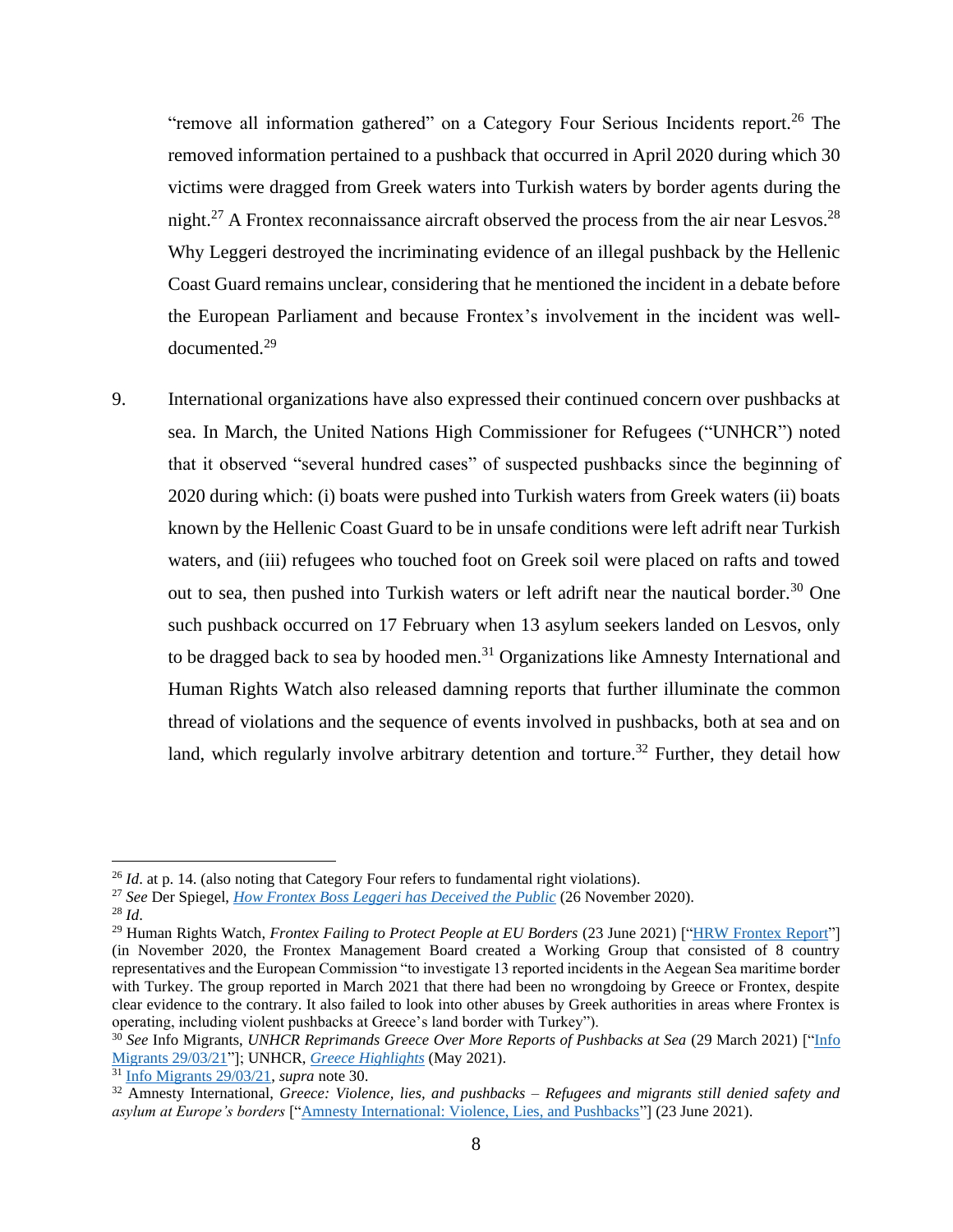Frontex has failed to "credibly investigate or take steps to mitigate against migrants at E.U. external borders, even in the face of clear evidence of rights abuses."<sup>33</sup>

10. Taken together, the forcible transfer of refugees from Greek territorial waters to Turkish territorial waters or the High Seas violates international refugee law, as well as the United Nations Convention on the Law of the Sea to which Greece is a state party. The cruelty of these actions mirrors other legislative, executive, and judicial decisions that support a broader deterrence policy meant to prevent vulnerable individuals from exercising their right to asylum to which they are entitled. The gravity of pushbacks at sea, along with the exhaustion of all available remedies, amounts to the crime against humanity of deportation and forcible transfer of a population through physical expulsion and the use of coercive methods.

# *2. Greek and Frontex authorities continue to perform unlawful pushbacks of refugees from Greek territory since the commencement of the EU-Turkey Deal.*

<span id="page-9-0"></span>11. Pushbacks remain the de facto strategy of Greek security forces for denying bona fide refugees their right to seek asylum at Greece's land border with Turkey.<sup>34</sup> In 2021, survivors of land pushbacks have consistently described extremely violent scenes—much like those that occurred in 2020—in which victims were detained, stripped, and removed of their belongings, including their money, mobile phones, and documents. They were then detained before being taken back to the Greek-Turkish border and intentionally left on small islands in the Evros River where they were instructed to cross into Turkey. Often,

<sup>33</sup> [HRW Frontex Report,](https://www.hrw.org/news/2021/06/23/frontex-failing-protect-people-eu-borders) *supra* note 29; Working Group on Fundamental Rights and Legal Operational Aspects of Operations in the Aegean Sea, *[Final Report of the Frontex Management Board Working Group](https://frontex.europa.eu/assets/Key_Documents/MB_Documents/Agenda_Point_WG_FRaLO_final_report.pdf)* (1 March 2021).

<sup>34</sup> Legal Centre Lesvos, *Legal Centre Lesvos Quarterly Newsletter: April – June 2021 (13 August 2021)* [["LCL](http://legalcentrelesvos.org/wp-content/uploads/2021/08/LCL-Quarterly-Newsletter-April-–-June-2021.pdf)  [Quarterly Newsletter"](http://legalcentrelesvos.org/wp-content/uploads/2021/08/LCL-Quarterly-Newsletter-April-–-June-2021.pdf)], p. 12 (noting that LCL submitted its fifth complaint before the ECtHR regarding pushbacks in the Aegean Sea performed by the Hellenic Coast Guard on 12 April 2021. The complaint was submitted on behalf of 11 Syrians who were part of a group of 180-200 people who were pushed back to Turkey in October 2020. The group included at least 40 children and a pregnant woman. LCL argues that the group was collectively expelled in a "violent and massive coordinated operation carried out for more than 24 hours in the Mediterranean Sea, and involving multiple vessels of the Hellenic Coast Guard including one Search and Rescue vessel"; The Guardian, *[Greece Accused](https://www.theguardian.com/world/2021/apr/26/greece-accused-of-shocking-pushback-against-refugees-at-sea)  [of 'Shocking' Illegal Pushback Against Refugees at Sea](https://www.theguardian.com/world/2021/apr/26/greece-accused-of-shocking-pushback-against-refugees-at-sea)* (26 April 2021).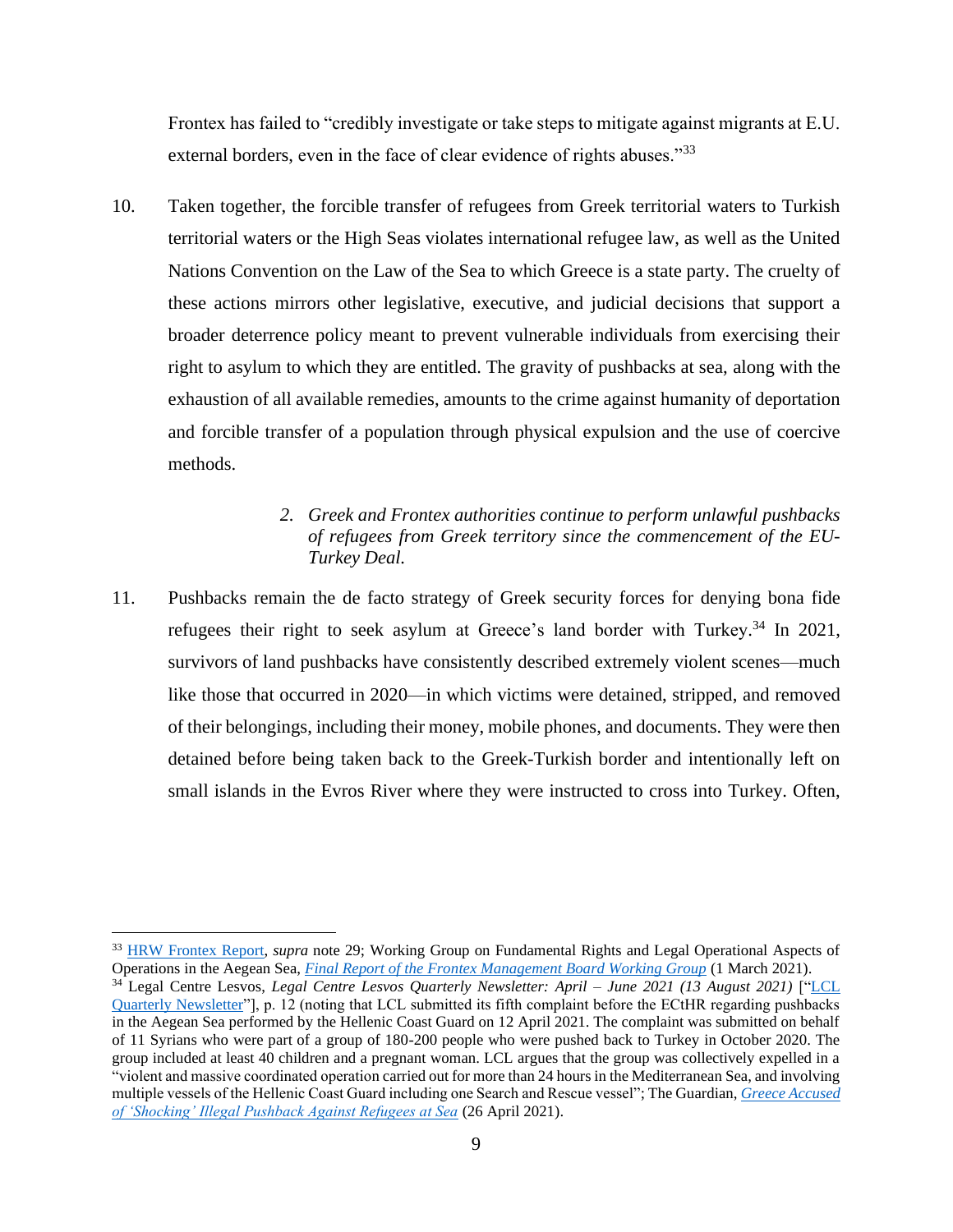perpetrators were masked, plain clothed members of the national police who wore no insignia.<sup>35</sup>

- 12. A Syrian victim recalled how he was detained for two days without food and water: "[i]n the toilet, there was water. I didn't know where that water came from, but I drank it because I was thirsty."<sup>36</sup> Around 11PM on the second day, he was escorted into a military truck by four officers in black uniforms and balaclavas, then driven to a wooded area near the Evros River.<sup>37</sup> There were 140 people with him, including women. Upon their arrival, they were unloaded by the same officers who slapped and punched them. The victims repeatedly asked for asylum, but were told "fuck you and fuck the camp."<sup>38</sup> The officers then loaded ten people at a time onto a blue plastic motorboat that went to an island in the middle of the river. From there, the victims waded into the Turkish side of the river.<sup>39</sup>
- 13. On another occasion, victims were loaded onto military trucks and driven to a wooded area near the Evros River. One person described how officers wearing green camouflage uniforms with balaclavas "kept beating everyone [with a metal baton], even the women. They even beat the pregnant woman. I saw the blood come out from her leg. They searched us again to take what was left after the first search."<sup>40</sup> When he asked for asylum, an officer told him, "Fuck you and fuck asylum." The man also asked for a bottle of water, at which point an officer "emptied the bottle in front of me and hit me with it."<sup>41</sup>
- 14. Women and children are not spared from the violence. A twenty-year-old Iraqi woman explained how she was pushed from Bulgaria to Greece to Turkey, along with her husband and two-year-old daughter.<sup>42</sup> While detained in Greece, she was held for 24 hours without

<sup>35</sup> [Independent 07/10/21,](https://www.independent.co.uk/news/world/europe/eu-migrants-pushback-asylum-illegal-b1933519.html) *supra* note 3 ("[a]lthough their clothing bears no insignia, these masked men are members of national police units which receive funding from the EU to patrol borders, according to the investigation, produced in partnership with [Lighthouse Reports,] Der Spiegel, SRF Rundshau and ARD").

<sup>36</sup> Border Violence Monitoring Network, *"They Screamed and Told One of Us 'Fuck You and Fuck Camp'"* (7 July 2021) [["BVMN 07/07/21"](https://www.borderviolence.eu/violence-reports/july-7-2021-0000-lagyna/)].

<sup>37</sup> *Id*.

<sup>38</sup> *Id*.

<sup>39</sup> *Id*.

<sup>40</sup> For other examples of objects used to beat victims, *see e.g.*, Border Violence Monitoring Network, *["They Left the](https://www.borderviolence.eu/violence-reports/may-17-2021-0000-dilofos-kapikule/)  [Two Women in Pygamas and Beat Them with a Tree"](https://www.borderviolence.eu/violence-reports/may-17-2021-0000-dilofos-kapikule/)* (17 May 2021).

<sup>41</sup> [BVMN 07/07/21,](https://www.borderviolence.eu/violence-reports/july-7-2021-0000-lagyna/) *supra* note 36.

<sup>42</sup> Border Violence Monitoring Network, *"They Just Ordered Us To Jump in the Middle of the River. They Don't Care if You're Holding a Baby or Not"* (10 March 2021) [["BVMN 10/03/21"](https://www.borderviolence.eu/violence-reports/march-10-2021-0000-lavara-karayusuflu-3/)]. *See also* [BVMN 27/05/21,](https://www.borderviolence.eu/violence-reports/may-27-2021-0000-poros-feres-near-to-perifereiaki-zoni-parkou/) *supra* note 1 (noting that "[Greek border agents] were hitting women and children the same [as the men]").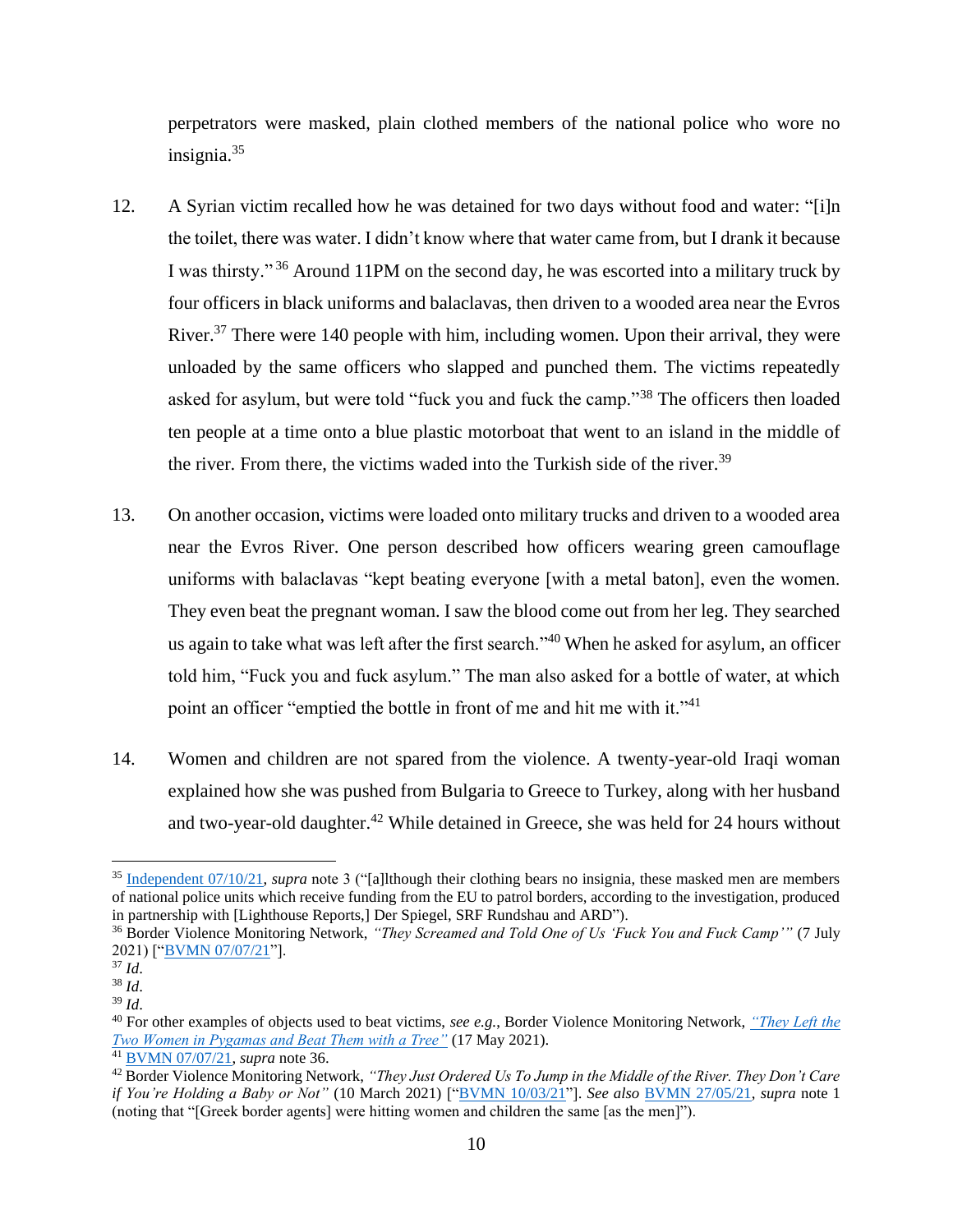food, water, or a toilet.<sup>43</sup> Three other women and several children were also in her cell.<sup>44</sup> At night, they were driven to the Evros River where they were met by six officers in green uniforms and balaclavas who carried guns.<sup>45</sup>

[The officers] started hitting us and when [the officer] was searching me, he was touching my body and he was clearly harassing me and they beat everybody—even my husband. Then they put us all in the boat and took us to the Turkish side of the river. But before that, they gathered us in a line and they checked us and took the rest of our money. And they hit everybody: women and men.

[…]

They ordered us to jump in the middle of the river. They don't care if you're holding a baby or not.<sup>46</sup>

Similarly, around 6:00AM on 2 July 2021, several women arrived at a detention site where they were taken by Greek border agents. They were subsequently forced to remove all their clothing and stood completely naked while they endured searches by male officers. One woman was punched in the face during the process.<sup>47</sup>

15. These are not isolated incidents. Innumerable testimonies from victims illuminate Greece's well-defined policy of pushing back bona fide refugees at its land border to Turkey.<sup>48</sup> This policy is implemented through Greek border agents who consistently use the same methods to carry out their orders and coerce vulnerable refugees to become informants. These methods involve: (i) detaining victims in crowded conditions without food, water, or toilet access, (ii) beating victims with batons and tree branches, (iii) performing aggressive strip searches, including by male agents on female victims, (iv) taking personal belongings and

<sup>43</sup> [BVMN 10/03/21,](https://www.borderviolence.eu/violence-reports/march-10-2021-0000-lavara-karayusuflu-3/) supra note 42.

 $44 \overline{Id}$ .

<sup>45</sup> *Id*.

<sup>46</sup> Border Violence Monitoring Network, *["They Just Ordered Us To Jump in the Middle of the River. They Don't Care](https://www.borderviolence.eu/violence-reports/march-10-2021-0000-lavara-karayusuflu-3/)  [if You're Holding a Baby or Not"](https://www.borderviolence.eu/violence-reports/march-10-2021-0000-lavara-karayusuflu-3/)* (10 March 2021).

<sup>47</sup> Border Violence Monitoring Network, *["Female Members of The Group Were Totally Naked and Searched by Male](https://www.borderviolence.eu/violence-reports/july-2-2021-0000-mikrochori-kerimtecisalih/)  [Officers and the Officers Beat the Children"](https://www.borderviolence.eu/violence-reports/july-2-2021-0000-mikrochori-kerimtecisalih/)* (2 July 2021).

<sup>48</sup> *See* Greek Council for Refugees & Oxfam, *Lesbos Bulletin* (17 June 2021) [["GCR/Oxfam Bulletin"](https://oi-files-d8-prod.s3.eu-west-2.amazonaws.com/s3fs-public/2021-06/June%20Lesbos%20Bulletin%20FINAL%20AND%20SIGNEDOFF%20%281%29%20%281%29.pdf)] ("[a]mongst others concerns, the Ombudsperson's report notes the 'constantly repeated patterns' in the hundreds or thousands of pushback allegations that saw the public limelight since 2017, as well the failure of the Greek authorities to 'address those concerns, through a comprehensive investigation', particularly in cases where 'official documents' record that the victims had first contacted the Greek authorities, before being pushed back to Turkey. Importantly, in the report, the Ombudsperson stresses that Greek law has not provided the independent authority (*i.e.,* Ombudsperson) with 'the necessary statutory tools and means' to effectively investigate the incidents or form a judgement about the Greek government's actions").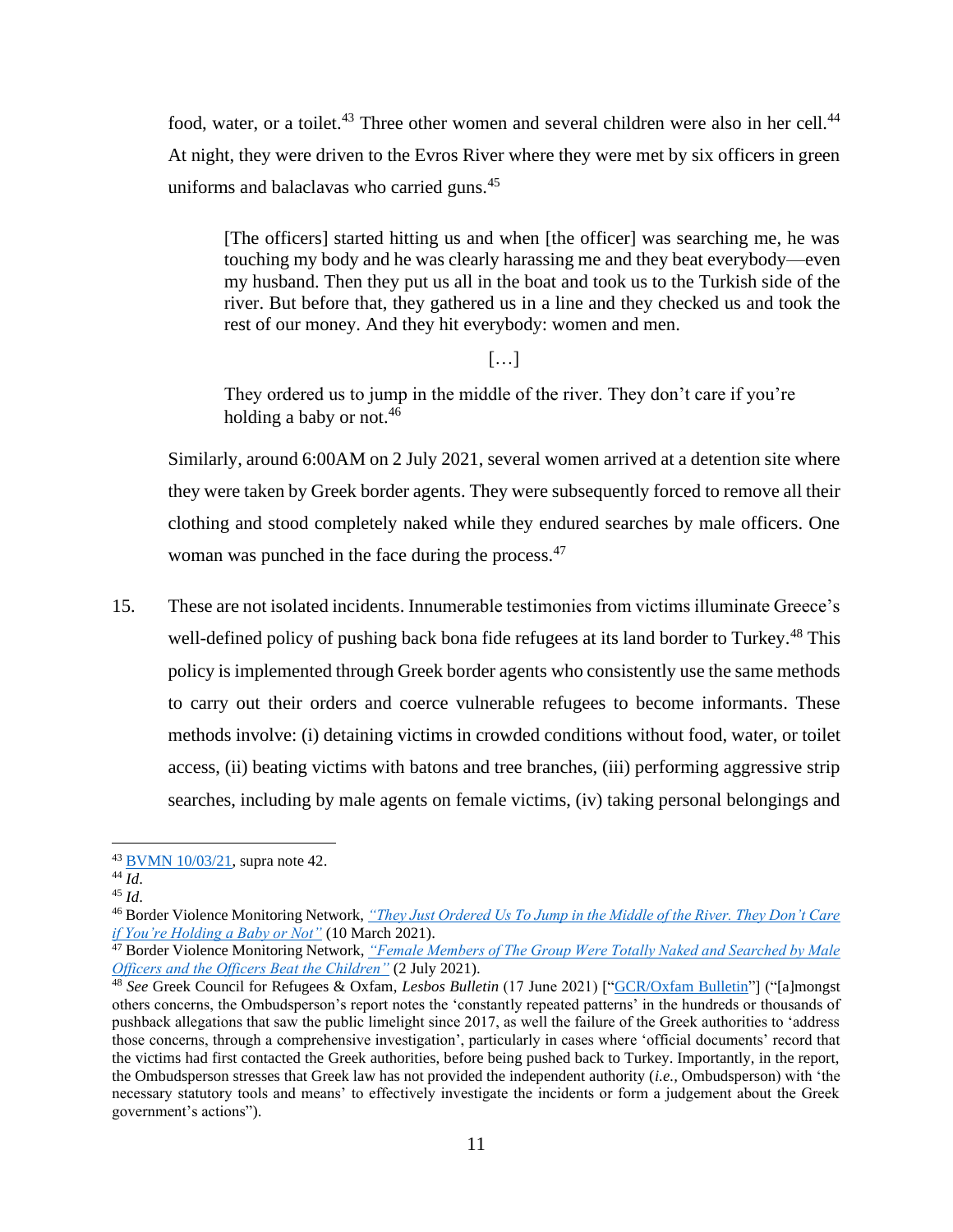money, (v) driving individuals to the Evros River in military vehicles, and (vi) sending groups of victims on motorboats to islands in the Evros River from which point individuals are instructed to enter Turkish waters.<sup>49</sup> Some victims reported that they were stranded on islands for days, either because of unsafe water levels or because Greek and Turkish border agents with firearms simultaneously prevented them from moving.<sup>50</sup> In those cases, victims were left without food, water, shelter, or medical care.<sup>51</sup>

16. Most recently, Greece has worked to prevent a wave of Afghan refugees from entering its territory.<sup>52</sup> Shortly after the Taliban took control of the Afghan government, Greek Civil Protection Minister, Michalis Chrisochoidis, stated that Greek borders would remain "inviolable" and that Greece would not "wait passively for the possible impact."<sup>53</sup> The country is thus expediting its plans to keep militarizing its borders, including by installing a metal wall, barbed wire, drones, cameras, and radars that can see up to 15km into Turkey.<sup>54</sup> The Greek police have also stockpiled tear gas and flash grenades to be used by

<sup>49</sup> *See e.g.*, Border Violence Monitoring Network, *["We Want the International Community To Know What They Are](https://www.borderviolence.eu/violence-reports/may-9-2021-2030-tychero-saricaali/)  [Doing to Us and We Hope That We Can Go Somewhere Else. Anywhere Where It's Peaceful. If It's Somalia, I Don't](https://www.borderviolence.eu/violence-reports/may-9-2021-2030-tychero-saricaali/)  [Care. We Just Want Peace"](https://www.borderviolence.eu/violence-reports/may-9-2021-2030-tychero-saricaali/)* (9 May 2021) (several testimonies noted that some Afghan and Syrian refugees work for Greek border agents for three months in exchange for a "khartia" (temporary residence permit) that allows them to travel through Greece without being pushed back. They can then attempt to cross into Albania).

<sup>50</sup> *See* [Amnesty International: Violence, Lies, and Pushbacks,](https://www.amnesty.org/en/documents/eur25/4307/2021/en/) *supra* note 32, at p. 35. *See also* DW, *[Greece Tightens](https://www.dw.com/en/greece-tightens-its-border-with-turkey-amid-tough-but-fair-migration-policy/a-59209772)  [Its Border with Turkey Amid 'Tough but Fair Migration Policy'](https://www.dw.com/en/greece-tightens-its-border-with-turkey-amid-tough-but-fair-migration-policy/a-59209772)* (17 September 2021) (explaining how the area near the Evros River is a military exclusion zone and is mostly inaccessible to the public, including humanitarian organizations and journalists. Attempts to film in the area or investigate activities at the border viewed as espionage and may result in criminal charges).

<sup>51</sup> [Amnesty International: Violence, Lies, and Pushbacks,](https://www.amnesty.org/en/documents/eur25/4307/2021/en/) *supra* note 32, at p. 35.

<sup>52</sup> Aljazeera, *Anticipating Afghan Migration, Greece Moves to Fortify Borders* (26 August 2011) [["Aljazeera](https://www.aljazeera.com/news/2021/8/26/in-anticipation-of-afghan-migrant-wave-greece-jumps-into-action)  [26/08/21"](https://www.aljazeera.com/news/2021/8/26/in-anticipation-of-afghan-migrant-wave-greece-jumps-into-action)]. *See also* Info Migrants, *[More Afghans Seeking Asylum in the European Union](https://www.infomigrants.net/en/post/35125/more-afghans-seeking-asylum-in-the-european-union)* (17 September 2021); ANSA, *[Greek Lawmakers Introduce Tough New Legislation on Migration](https://www.infomigrants.net/en/post/34718/greek-lawmakers-introduce-tough-new-legislation-on-migration)* (31 August 2021) ("Greece is pressing ahead with new legislation tabled in parliament by the migration ministry that will seek to accelerate deportations of migrants. In view of recent developments in Afghanistan, Europe is expecting a new wave of migration. Under the proposed legislation, grace periods are to be slashed, while police will be granted additional powers in some procedures that are currently under the authority of the migration and asylum authorities…Specifically…the police will be able to order the deportation of migrants caught crossing into Greece through irregular channels and without proper papers if they do not apply for asylum or if their application for protection is rejected. Additionally, undocumented migrants may also be held in custody prior to deportation if they are considered a flight risk or a threat to public order"); Border Violence Monitoring Network, *[Illegal Push-Backs and Border Violence Networks](https://www.borderviolence.eu/wp-content/uploads/BVMN-August-2021-Report.pdf)* (August 2021) (providing "statistical data on the experience of Afghan people-on-the-move since 2017, charting the longstanding patterns of border violence targeting them among other groups…the publication looks at the situation for Afghans arriving in Turkey, the challenges they face in accessing asylum and support, and the risks faced in crossing into Eastern Turkey from Iran…updates also come from the border of Turkey with Greece, where further additions were made to the border wall which prevents people from accessing the territory").

<sup>53</sup> [Aljazeera 26/08/21,](https://www.aljazeera.com/news/2021/8/26/in-anticipation-of-afghan-migrant-wave-greece-jumps-into-action) *supra* note 52.

<sup>54</sup> United Nations, Human Rights Council, *Report on Means to Address the Human Rights Impact of Pushbacks of Migrants on Land and at Sea, A/HRC/47/30 (12 May 2021) [["A/HRC/47/30"](https://documents-dds-ny.un.org/doc/UNDOC/GEN/G21/106/33/PDF/G2110633.pdf?OpenElement)].*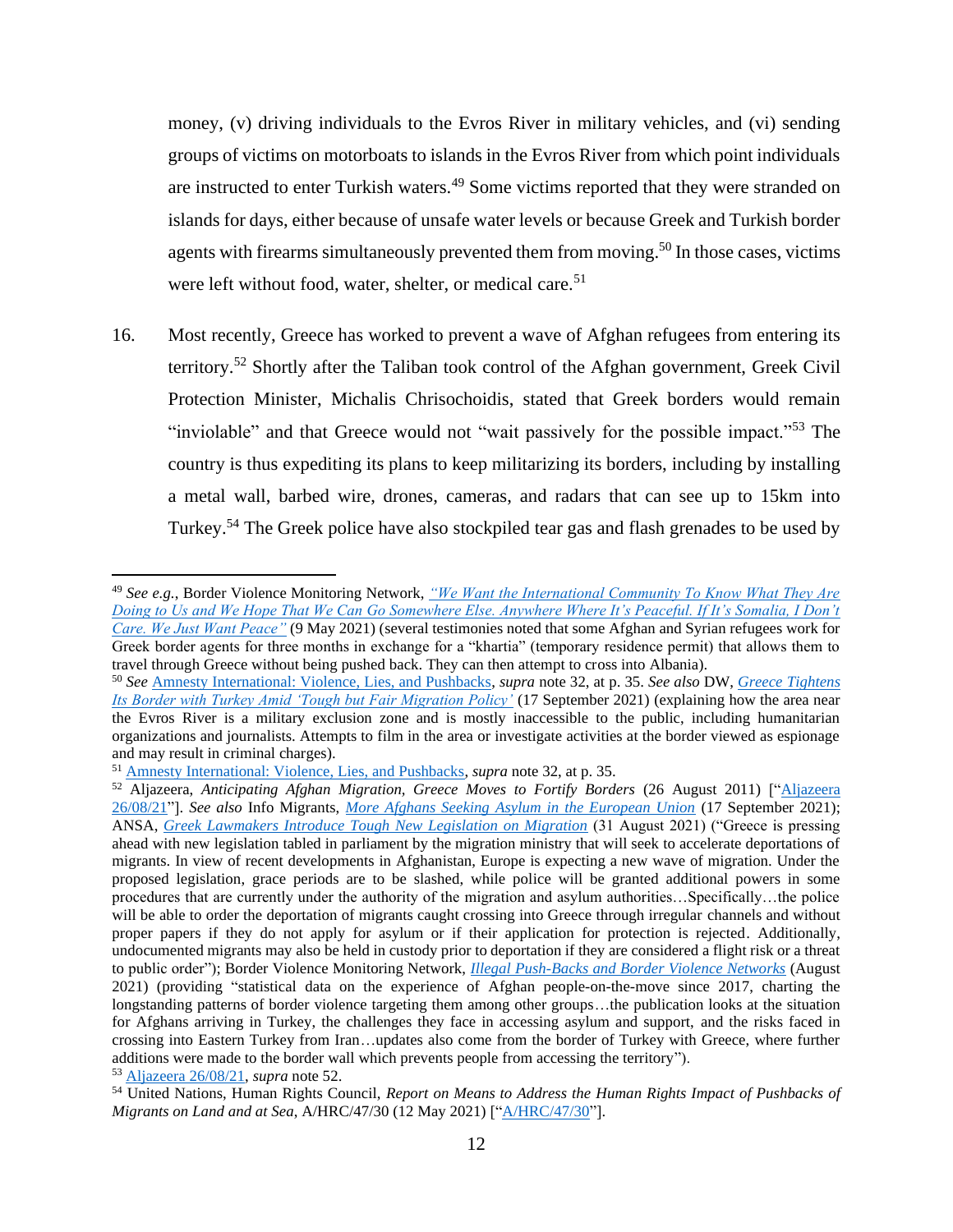border patrol agents whose presence will increase.<sup>55</sup> These efforts have "effectively resulted in preventing entry and in the summary and collective expulsion of tens of thousands of migrants and asylum seekers." <sup>56</sup> They will be combined with a media campaign launched to block "illegal migration flows," the ultimate goal of which is to prevent a repeat of the 2015 refugee crisis.<sup>57</sup>

17. Meanwhile, the Greek Ombudsman released an interim report on its investigation into alleged pushbacks to Turkey that occurred near the Evros River.<sup>58</sup> It noted that it "has not been equipped by law with the necessary statutory tools and means to investigate effectively and comprehensively the factual basis of the complaints."<sup>59</sup> The Ombudsman had asked Greek police for information on the allegations, but responses by directorates all stated that "no evidence or indications emerged to confirm the allegations or to provide at least the necessary basis for a formal internal investigation for human rights."<sup>60</sup> The Ombudsman said that the alleged pushbacks appear to follow "a standard practice involving an indefinite number of victims who are nevertheless counted in several thousands."<sup>61</sup> The Greek Ombudsman described the standard practice as follows:

> [foreign nationals] are intercepted by the police and have their mobile phones and identification documents removed. Then the foreign nationals are handed over to unidentified men usually in blue uniforms. They are then forced to embark unidentified vehicles, almost always white vans. They are driven to an unidentified building, bearing no signs, where they are locked in large rooms together with other detained foreign nationals. No communication with state services or civil society organisations is permitted, no information is provided, no food or water. Some hours later, other unidentified men, this time wearing black uniforms, take them to the Greek bank of Evros river. They are forced to get on board dinghies and they are taken to the Turkish bank. The whole procedure is fast and, usually, the foreign nationals have been pushed back to Turkey within 24 hours after they are intercepted. 62

<sup>55</sup> [Aljazeera 26/08/21,](https://www.aljazeera.com/news/2021/8/26/in-anticipation-of-afghan-migrant-wave-greece-jumps-into-action) *supra* note 52.

<sup>56</sup> [A/HRC/47/30,](https://documents-dds-ny.un.org/doc/UNDOC/GEN/G21/106/33/PDF/G2110633.pdf?OpenElement) *supra* note 54.

<sup>57</sup> ANSA, *[Greece Set to Launch New Media Campaign on Migration](https://www.infomigrants.net/en/post/35209/greece-set-to-launch-new-media-campaign-on-migration)* (22 September 2021).

<sup>58</sup> The Greek Ombudsman, *[Alleged Pushbacks to Turkey of Foreign Nationals Who Had Arrived in Greece Seeking](https://www.synigoros.gr/resources/060521-pushbacks-interim-report_eng.pdf)  [International Protection](https://www.synigoros.gr/resources/060521-pushbacks-interim-report_eng.pdf)*, p. 20 (28 April 2021).

<sup>59</sup> *Id*. At p. 20.

<sup>&</sup>lt;sup>60</sup> *Id.* at 21 (footnote 38 notes that "only few cases were formally investigated and the findings did not offer any different conclusions").

<sup>61</sup> *Id*. at 20-21.

<sup>62</sup> *Id*.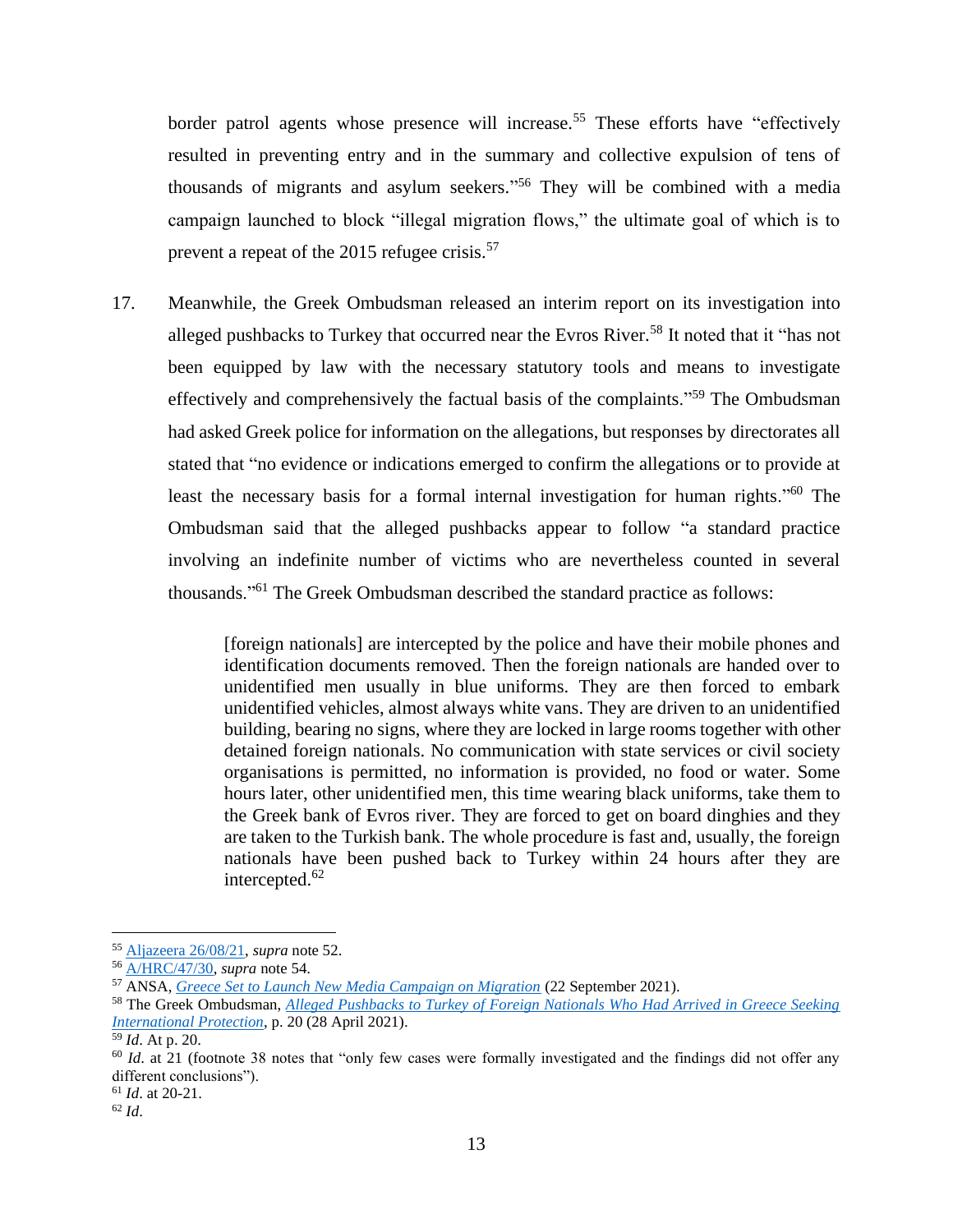The Ombudsman called on the Greek police to formally investigate allegations of pushbacks, develop an operational plan to address the possibility of private groups or militias engaged in illegal pushbacks, and protect foreign nationals who enter Greece, by any means, to seek international protection. 63

18. Ultimately, pushbacks on land involve victims who were forced to flee and were lawfully present on Greek territory under international law which entitles them to a right of asylum. While lawfully on Greek territory, they were forcibly deported back to Turkey by Greek and Frontex agents through physical expulsion and the use of coercive methods. These actions mirror other legislative, executive, and judicial decisions that support a broader deterrence policy meant to prevent vulnerable individuals from exercising their right to asylum to which they are entitled. The gravity of pushbacks, along with the exhaustion of all available remedies required to meet the Court's complementarity standard, amounts to the crime against humanity under Articles  $7(1)(d)(f)(g)(h)(k)$  of the Rome Statute.

# <span id="page-14-0"></span>**B. Intentional deprivation of humanitarian assistance to refugees on the Aegean islands since the commencement of the EU-Turkey Deal.**

*"In the night, a shadow comes for me. I am broken from inside… Lesvos is 'dying without ending." – Mohammad, Afghanistan* <sup>64</sup>

19. More than a year after the infamous Moria Reception Centre on the island of Lesvos burned to the ground, promises by European and Greek leaders to create dignified conditions for refugees have gone unfulfilled.<sup>65</sup> This is particularly the case on the Aegean islands, which housed around 15,500 refugees at the end of August 2021.<sup>66</sup> The population mainly consists of Afghans (48%), Syrians (14%), and Somalis (9%).<sup>67</sup> While the number of refugees on the islands is lower than in 2020, conditions have worsened as a result of systemic

<sup>63</sup> *Id*. at 23-24.

<sup>64</sup> Médecins Sans Frontieres, *Constructing Crisis at Europe's Borders* (June 2021) [["MSF 06/21"](https://www.msf.ch/sites/default/files/2021-06/20210610_rep_greece_hotspot.pdf)].

<sup>65</sup> Associated Press, *[Aid Groups Decry Migrant Camp Conditions a Year After Fire](https://apnews.com/article/europe-middle-east-fires-greece-migration-9eaae26f819998065aa68b56125352db)* (9 September 2021) [["AP](https://apnews.com/article/europe-middle-east-fires-greece-migration-9eaae26f819998065aa68b56125352db)  [09/09/21"](https://apnews.com/article/europe-middle-east-fires-greece-migration-9eaae26f819998065aa68b56125352db)]; BBC, *[Crossing Continents: Moria—After the Fire](https://www.bbc.co.uk/sounds/play/m000z6ww)* (2 September 2021) (interviewing refugees who survived the Moria fire).

<sup>66</sup> UNHCR, *[Aegean Islands: Weekly Snapshot](https://data2.unhcr.org/en/documents/details/88363)* (26 August 2021). <sup>67</sup> *Id*.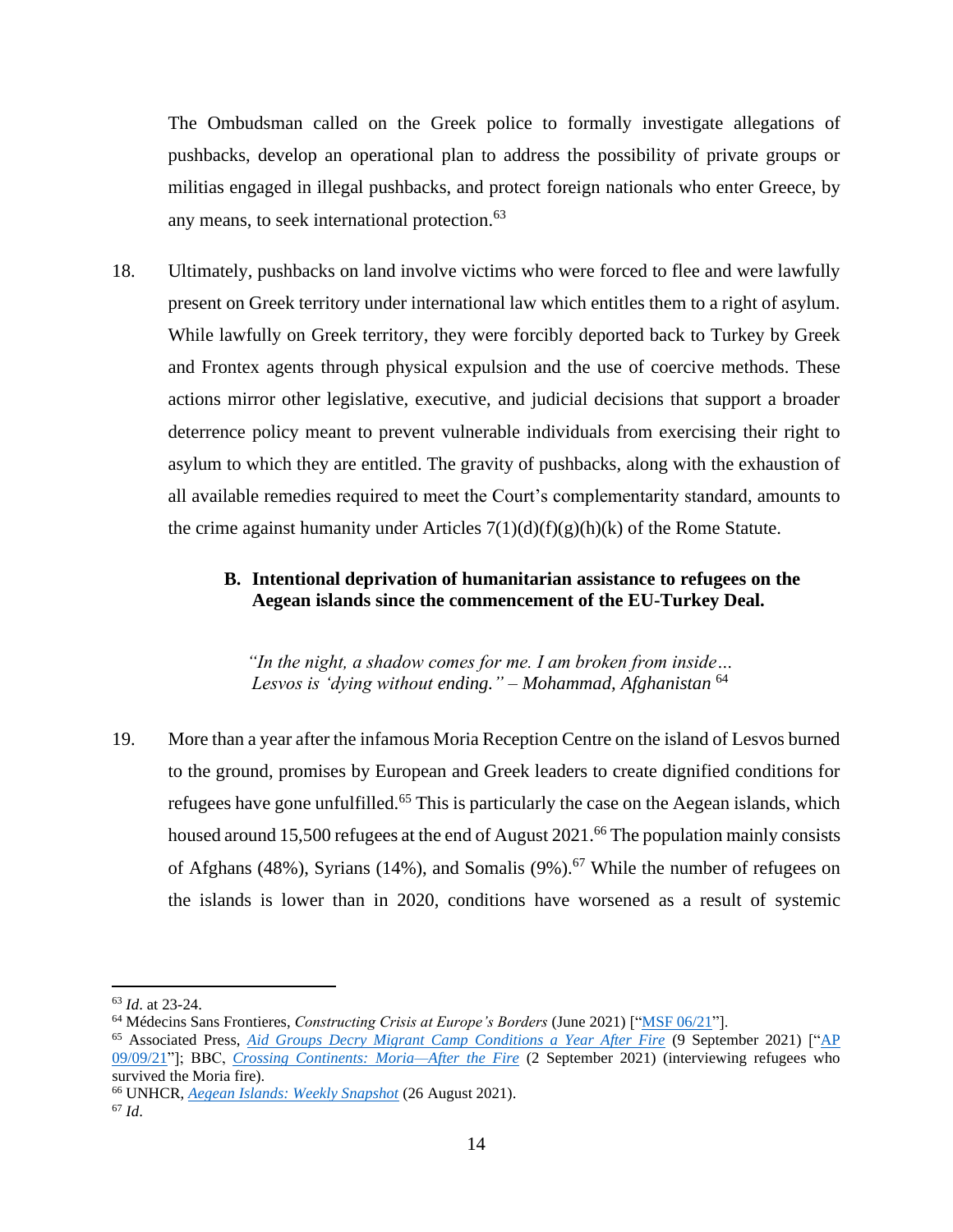shortcoming in protection meant to strip refugees of their humanity. These shortcomings are part of an organized plan to intentionally deprive refugees of humanitarian aid.

- 20. Following the fire, around 6,000 people were moved to a reception and identification centre, known as "Mavrovouni Temporary Reception and Identification Centre" or "Moria 2.0," where they are "caught between the sea on one side and the barbed wire and the police on the other" on a former military field.<sup>68</sup> The appalling living conditions are characterised by overcrowded tents, limited medical care, and police brutality.<sup>69</sup> Residents of the camp describe eating rotten or expired food in crowded tents situated near toilets where the smell is "unbearable."<sup>70</sup> Toilets are so dirty that victims fear catching infections.<sup>71</sup> Similar conditions are found in other RICs on the Aegean Islands, including on Chios where a 28 year-old Somali man died this year of a pulmonary condition and whose body was marked by rat bites. $72$
- 21. Insufficient sanitation combined with insecurity have meant that "women and children stop drinking at 6 p.m. just so they don't have to go to the toilet at night, because they simply don't feel safe" as they fear being sexual assaulted. A Congolese women described:

the light doesn't always work: we can only use it from 9 to 10 am, then from 1 to 3 pm, and from 5 pm to 4 am. The toilets we have been given are so dirty that we are afraid of catching infections. So we relieve ourselves in a bucket, behind the tent, sometimes in front of men passing by. Then we wrap it up [in bags] and throw it in the garbage. Also, there is no supervision and we are sometimes tormented by men who come in here... It's as if we are being mentally tortured.<sup>73</sup>

Insecurity is not limited to the evenings, however; MSF previously treated a child who was sexually abused in the toilet during the day.<sup>74</sup> Dependents also face increased risks when

<sup>&</sup>lt;sup>68</sup> Info Migrants, *A Year After Moria Fire, Migrants Lose Hope of Better Conditions* (10 September 2021) ["Info [Migrants 10/09/21"](https://www.infomigrants.net/en/post/34965/a-year-after-the-moria-fire-migrants-lose-hope-of-better-conditions)].

<sup>69</sup> Mare Liberum, Police Brutality in the Quarantine Section of Moria 2.0 (25 May 2021); Aljazeera, *[Refugees Forced](https://www.aljazeera.com/news/2021/4/30/refugees-forced-to-uproot-again-as-greece-closes-safe-camp)  [to Uproot Again as Greece Closes 'Safe' Camp](https://www.aljazeera.com/news/2021/4/30/refugees-forced-to-uproot-again-as-greece-closes-safe-camp)* (30 April 2021) (Greek authorities abruptly shut down Kara Tepe Camp, described by rights groups as one of the only safe places for families. Its 1,000 residents were moved to Moria  $2.0$ :

 $70$  Info Migrants  $10/09/21$ , supra note 68.

<sup>71</sup> Info Migrants, '*[It's Mental Torture': Daily Life in the Women's Section of the Kara Tepe Camp in Greece](https://www.infomigrants.net/en/post/30983/its-mental-torture-daily-life-in-the-womens-section-of-the-kara-tepe-camp-in-greece)* (5 April 2021) [["Info Migrants 05/04/21"](https://www.infomigrants.net/en/post/30983/its-mental-torture-daily-life-in-the-womens-section-of-the-kara-tepe-camp-in-greece)] (referring to Moria 2.0 and quoting a Congolese woman).

<sup>72</sup> [Reuters 12/05/21,](https://www.reuters.com/world/europe/council-europe-accuses-greece-migrant-pushbacks-says-they-must-stop-2021-05-12/) *supra* note 19.

<sup>73</sup> *Id*.

<sup>74</sup> [MSF 06/21,](https://www.msf.ch/sites/default/files/2021-06/20210610_rep_greece_hotspot.pdf) *supra* note 64.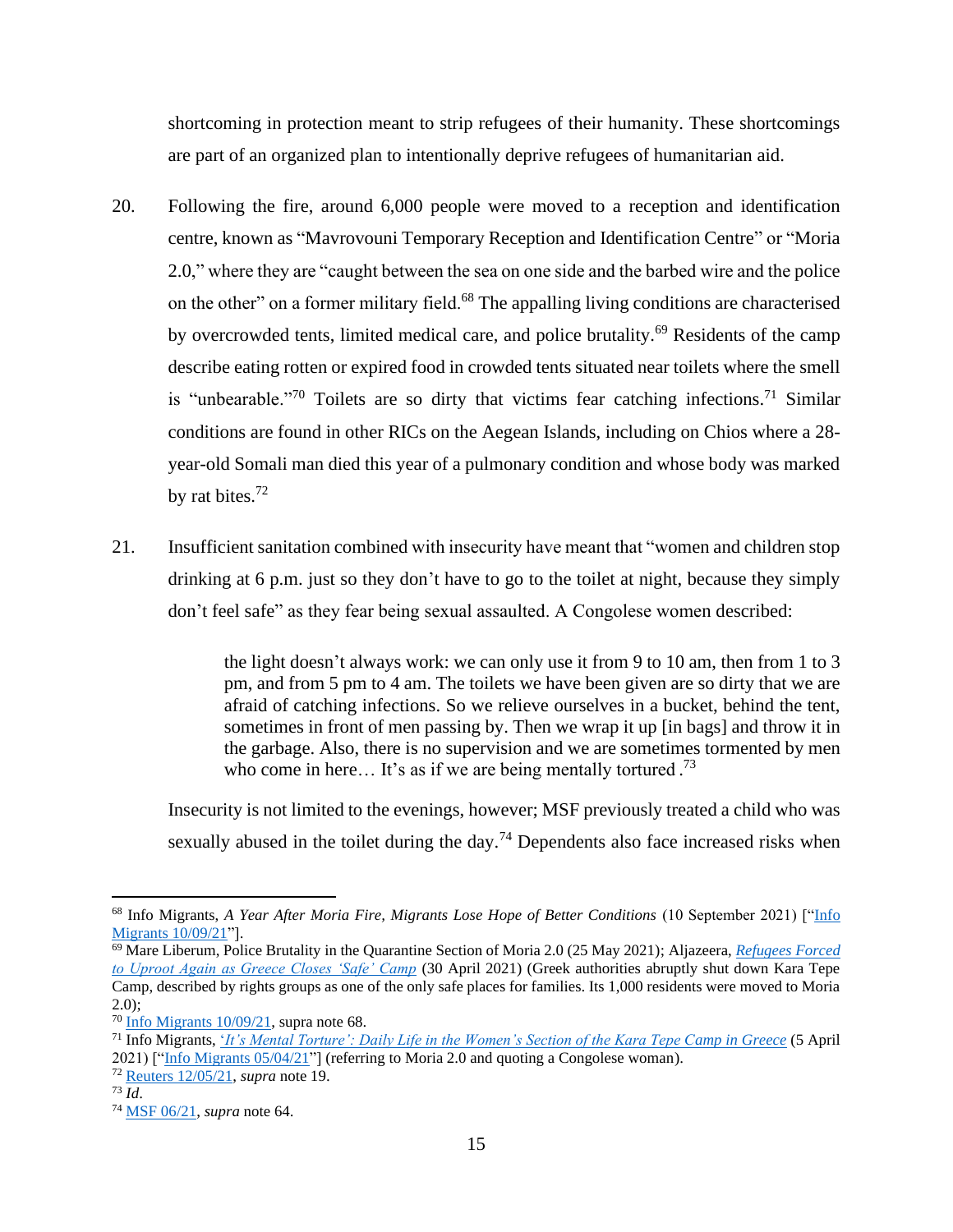they are left alone as their guardians stand in hours-long queues for food.<sup>75</sup> All the while, only 1 in 7 children was able to attend school in 2020.<sup>76</sup>

22. Furthermore, the camp's location is dangerously close to the seashore, subjecting its residents to the mercy of nature.<sup>77</sup> During the winter, which is quickly approaching, the camp is flooded, tents are destroyed, and portable toilets tip over. Residents stay in wet clothes, resulting in pruned skin for days at a time.<sup>78</sup> Greek authorities pile highly flammable and unheated containers close to each other "with no regard for the health, safety or lives of the people forced to live there."<sup>79</sup> In the summer, "the overwhelming heat that has built up during the day in the tents and containers dissipates, only to be replaced by the cold wind at night."<sup>80</sup>

> Mavrovouni's neatly aligned rows of nearly 500 UNHCR-branded tents, containers, and rub-halls might appear, at first glance, better organised than the olive groves that sprawled around the former Moria RIC. But this image, satisfactory only for politicians' brief visits or organisations' promotional videos, belies a fundamentally different reality: the effective detention of migrants in shelters battered by extreme weather conditions, with scarce and inaccessible sanitation facilities, and under ever-increasing police surveillance – yet facing chronic insecurity.<sup>81</sup>

23. These conditions have been the subject of various European Court of Human Rights ("ECtHR") rulings in 2021, through which the Court has repeatedly called on Greek authorities to end the degrading circumstances that put vulnerable individuals at "imminent

<sup>75</sup> *Id*.

<sup>76</sup> Human Rights Watch, *[Greece: Stop Denying Refugee Children an Education](https://www.hrw.org/news/2021/07/29/greece-stop-denying-refugee-children-education)* (29 July 2021) (calling on Greek authorities to "immediately hire teachers, arrange for school transportation, and lift measures that block asylumseeking children from school under the pretext of the Covid-19 pandemic").

<sup>77</sup> *See e.g.*, EU Observer, *[Asylum Seekers Dread New EU Camps on Greek Islands](https://euobserver.com/migration/152845)* (8 September 2021).

<sup>78</sup> *See e.g.*, *[Refugee Support Aegean, Moria 2.0: Trapped Refugees at the Mercy of Winter](https://rsaegean.org/en/moria-2-0-trapped-refugees-at-the-mercy-of-winter/)* (1 December 2020).

<sup>79</sup> Legal Centre Lesvos, *[There is Nothing More Permanent than the Temporary](https://legalcentrelesvos.org/2021/09/14/one-year-of-mavrovouni-camp/)* (14 September 2021) [["LCL](https://legalcentrelesvos.org/2021/09/14/one-year-of-mavrovouni-camp/)  [14/09/21"](https://legalcentrelesvos.org/2021/09/14/one-year-of-mavrovouni-camp/)].

<sup>80</sup> [Info Migrants 10/09/21,](https://www.infomigrants.net/en/post/34965/a-year-after-the-moria-fire-migrants-lose-hope-of-better-conditions) *supra* note 68.

<sup>&</sup>lt;sup>81</sup> [LCL 14/09/21,](https://legalcentrelesvos.org/2021/09/14/one-year-of-mavrovouni-camp/) *supra* note 79 ("[t]he fact that the land was purchased more than five years ago calls into question the temporariness of the situation"); Greek Ministry of Migration, *[Reference Number 11352](https://sjac.sharepoint.com/sites/Program/Shared%20Documents/Analyses%20and%20Reports/ICC%20Submission/Second%20Submission%20-%20Nov%2021/Pre-Approval%20of%20Multi-Year%20Towing%20Assumption%20in%20the%20Expenditure%20Estimation%20of%20E.F.%201055-203)*, (14 September 2020) (concerning the lease of land in the Kara Tepe area of the municipality of Mytilene, for the financial benefits 2021, 2022, 2023, 2024 and 2025); Greek Ministry of Migration, *[Reference Number 2149](https://diavgeia.gov.gr/doc/ΨΥΡΤ46ΜΔΨΟ-9ΔΙ?inline=true)* (11 February 2021) [c]oncerning the withdrawal and commitment of credit €550.000 for the lease of land plots in the Kara Tepe area of the municipality of Mytilene for the creation of a structure for hosting asylum seekers). Greek Ministry of Migration, *[Reference Number](https://diavgeia.gov.gr/doc/ΩΗΑΝ46ΜΔΨΟ-051?inline=true)  [16125](https://diavgeia.gov.gr/doc/ΩΗΑΝ46ΜΔΨΟ-051?inline=true)* (31 December 2020) (a land lease contract at the location concerning Kara Tepe for the installation of a temporary accommodation structure for citizens of third countries).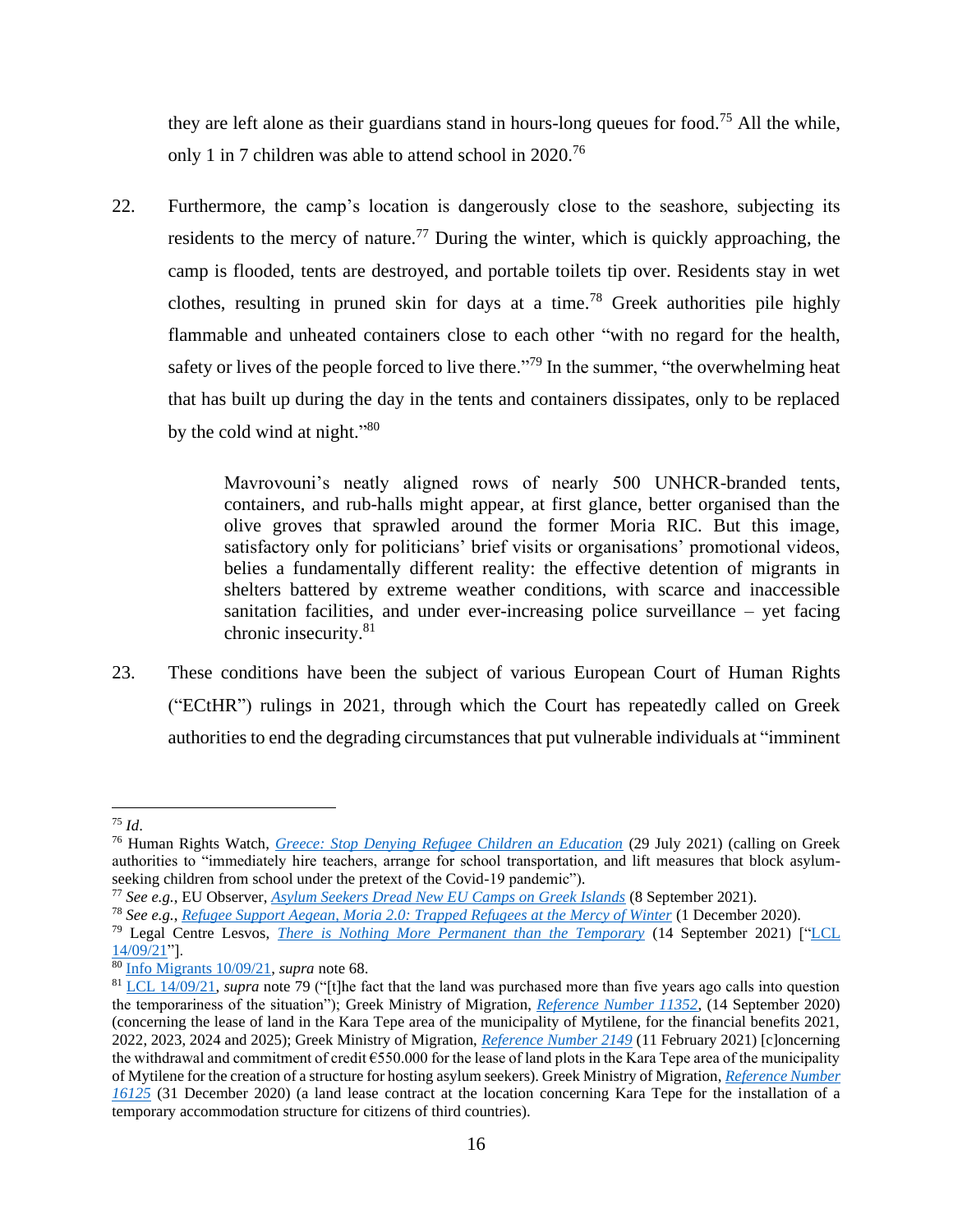risk of irreparable harm."<sup>82</sup> More specifically, the Court's rulings have sought to protect victims with severe medical conditions, including war-wounded persons, pregnant women, victims of torture, and children with epilepsy or autism. Decisions were rendered considering the prohibition on torture, inhuman, and degrading treatment under Article 3 of the European Convention on Human Rights.<sup>83</sup>

24. What is more, conditions have become nearly unbearable because of COVID-19 and the minimal effort made by Greek authorities to curtail the pandemic's spread in densely populated RICs. This is despite the millions of euros recently given to Greece by the European Union.<sup>84</sup> Self-isolation is impossible in cramped quarters that are drastically over capacity, practicing physical distancing is futile in long lines for aid, and taking sanitary precautions is inconceivable given the nonexistence of clean lavatories and hot water.<sup>85</sup> After an increase of COVID cases in May, Greek authorities established an area isolation zone for individuals who tested positive and their contacts.<sup>86</sup> Those who were negative when they entered the zone quickly contracted the virus when they were detained.

> For approximately 56,000 refugees and asylum seekers in Reception and Identification Centers (RICs) and Reception Sites (RS) in Greece, living in severely substandard living conditions, prevention measures have been impossible with limited provision in terms of routine testing, surveillance, and access to healthcare. These migrant populations have experienced prolonged lockdowns and restricted movement since the pandemic began.<sup>87</sup>

25. Although the Greek government claimed that Moria 2.0 was a temporary solution, it has yet to begin construction on a new facility promised to have "decent" living conditions. But plans for the new camp already reveal the brutal way in which Greece will enforce its policy of making refugees so miserable that they leave. The closed facility will be built

<sup>82</sup> Legal Centre Lesvos, *Greek Government Instructed by European Court of Human Rights to Guarantee Rights of 3 LCL Clients: An indictment of reception conditions in Lesvos* (17 March 2021) [["LCL 17/03/21"](https://legalcentrelesvos.org/2021/03/17/greek-government-instructed-by-european-court-of-human-rights-to-guarantee-rights-of-3-lcl-clients-an-indictment-of-reception-conditions-in-lesvos/)]. <sup>83</sup> [LCL 14/09/21,](https://legalcentrelesvos.org/2021/09/14/one-year-of-mavrovouni-camp/) *supra* note 79.

<sup>&</sup>lt;sup>84</sup> The Guardian, *[EU Announces Five New Refugee Camps on Greek Islands](https://www.theguardian.com/global-development/2021/mar/29/eu-announces-funding-for-five-new-refugee-camps-on-greek-islands)* (29 March 2021) (reporting that the EU agreed to provide €250m of funding for five new structures on the islands of Lesbos, Samos, Chios, Kos and Leros). <sup>85</sup> Info Migrants, *[More Than 30 COVID Cases in Lesbos Migrant Camp](https://www.infomigrants.net/en/post/32137/more-than-30-covid-cases-in-lesbos-migrant-camp)* (11 May 2021); [LCL Quarterly Newsletter,](http://legalcentrelesvos.org/wp-content/uploads/2021/08/LCL-Quarterly-Newsletter-April-–-June-2021.pdf) *supra* note 34.

<sup>86</sup> [LCL Quarterly Newsletter,](http://legalcentrelesvos.org/wp-content/uploads/2021/08/LCL-Quarterly-Newsletter-April-–-June-2021.pdf) *supra* note 34 ("[i]n May, there was an increase in people who tested positive for COVID-19 in the camp and on the island. 550 positive COVID-19 cases were reported in Lesvos, 227 of which were found amongst the residents of Mavrovouni camp").

<sup>87</sup> The Lancet, *The Impact of the COVID-19 Pandemic on Refugees and Asylum Seekers in Greece: A retrospective analysis of national surveillance data from 2020* (1 July 2021).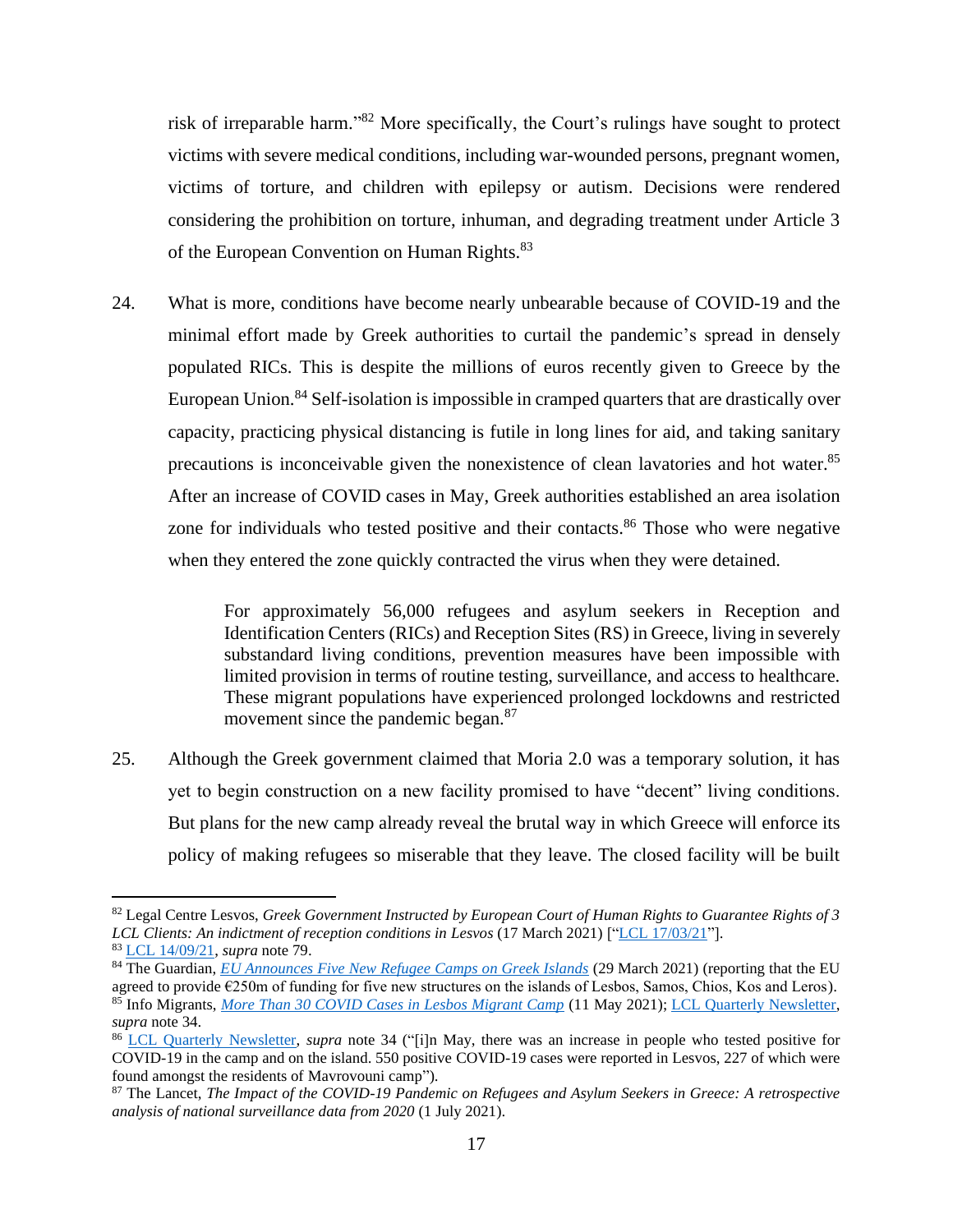next to an active landfill emitting an overwhelming stench and harbouring disease in an isolated location twenty miles north of the port city of Mytilene.<sup>88</sup> Reaching the camp will require driving through unmarked dirt roads to the forested area. Likened to a detention facility, the new camp will be far from crucial aid only available in Mytilene. In Minister Mitarakis' words, "the goal of the creation of the new structures was to not be in urban centres. Not to be in the main towns, as is Mavrovouni camp [on Lesbos] today … A location was chosen that has a substantial distance from large settlements [heavily populated areas]."<sup>89</sup> By isolating the facility, the already limited access to refugees that remains for individuals and organizations who document human rights violations will be cut off entirely. Four other reception and identification centres of a similar nature are also being built on other islands.<sup>90</sup>

26. The dire conditions have a devastating impact on victims' mental health.<sup>91</sup> A June report from MSF explains how structural violence on the Aegean islands in the form of indefinite containment, appalling reception conditions, and violent border control is meant to intentionally inflict misery, imperil lives, and "serve as a deterrent to those who seek safety in Europe."<sup>92</sup> MSF's research has also shown that asylum interviews may exacerbate post-

<sup>88</sup> The World, *['This Island is a Prison': Migrants say plan for a refugee camp on Lesbos is too isolating](https://www.pri.org/stories/2021-04-06/island-prison-migrants-say-plan-refugee-camp-lesbos-too-isolating)* (6 April 2021) ("[o]n this part of the island, bounded by untouched forest and a landfill, seagulls feed on the trash, and the stench is overwhelming").

<sup>89</sup> *Id*.

<sup>90</sup> DW, *[Greece Opens First Refugee Holding Camp on Samos Island](https://www.infomigrants.net/en/post/35152/greece-opens-first-refugee-holding-camp-on-samos-island)* (20 September 2021) (describing how "[t]he new camp is installed with barbed-wire fencing, surveillance cameras, x-ray scanners and magnetic doors, prompting migrant groups to complain it looks like a prison" and quoting from MSF that "[a]ll of this [is] to detain people whose only 'crime' is seeking safety and stability. In addition to the mass rejections of asylum applications, this new centre is another symbol of the complete rejection of refugees and of their right to seek asylum"). DW, *[Greece: Major Fire](https://www.infomigrants.net/en/post/35147/greece-major-fire-breaks-out-at-soontobeclosed-migrant-camp)  [Breaks Out at Soon-To-Be-Closed Migrant Camp](https://www.infomigrants.net/en/post/35147/greece-major-fire-breaks-out-at-soontobeclosed-migrant-camp)* (20 September 2021) (the night before refugees were transferred to the new "closed" facility on Samos, Vathy RIC was overtaken by a major fire. Vathy was infamous for its poor conditions).

<sup>91</sup> *See e.g.*, International Rescue Committee, *[One Month After the Moria Fire, the Mental Health of Refugees Continues](https://www.rescue.org/article/one-month-after-moria-fire-mental-health-refugees-continues-suffer)  [to Suffer](https://www.rescue.org/article/one-month-after-moria-fire-mental-health-refugees-continues-suffer)* (10 October 2020) (a psychologist with IRC explained: "[t]he pandemic has meant that we are unable to meet our clients in person, carrying out therapy sessions over the phone instead. Refugees inside Moria were subject to strict lockdown measures…This has been detrimental to their mental health, and our work has become more vital. But it became nearly impossible to bridge the physical distance—and the emotional distance—between our clients and us…it has been incredibly hard to provide people with the same level of support as we did before).

<sup>&</sup>lt;sup>92</sup> [MSF 06/21,](https://www.msf.ch/sites/default/files/2021-06/20210610_rep_greece_hotspot.pdf) *supra* note 64 ("[b]etween 2019 and 2020, MSF mental health projects on Chios, Lesvos and Samos treated 1,369 patients, of which one-third (465) were children and 5 per cent were under the age of five. The youngest was only one year old. More than 40 percent of patients were female. Most of the patients who sought out mental health services from MSF were from Afghanistan, Democratic Republic of Congo, Cameroon and Syria").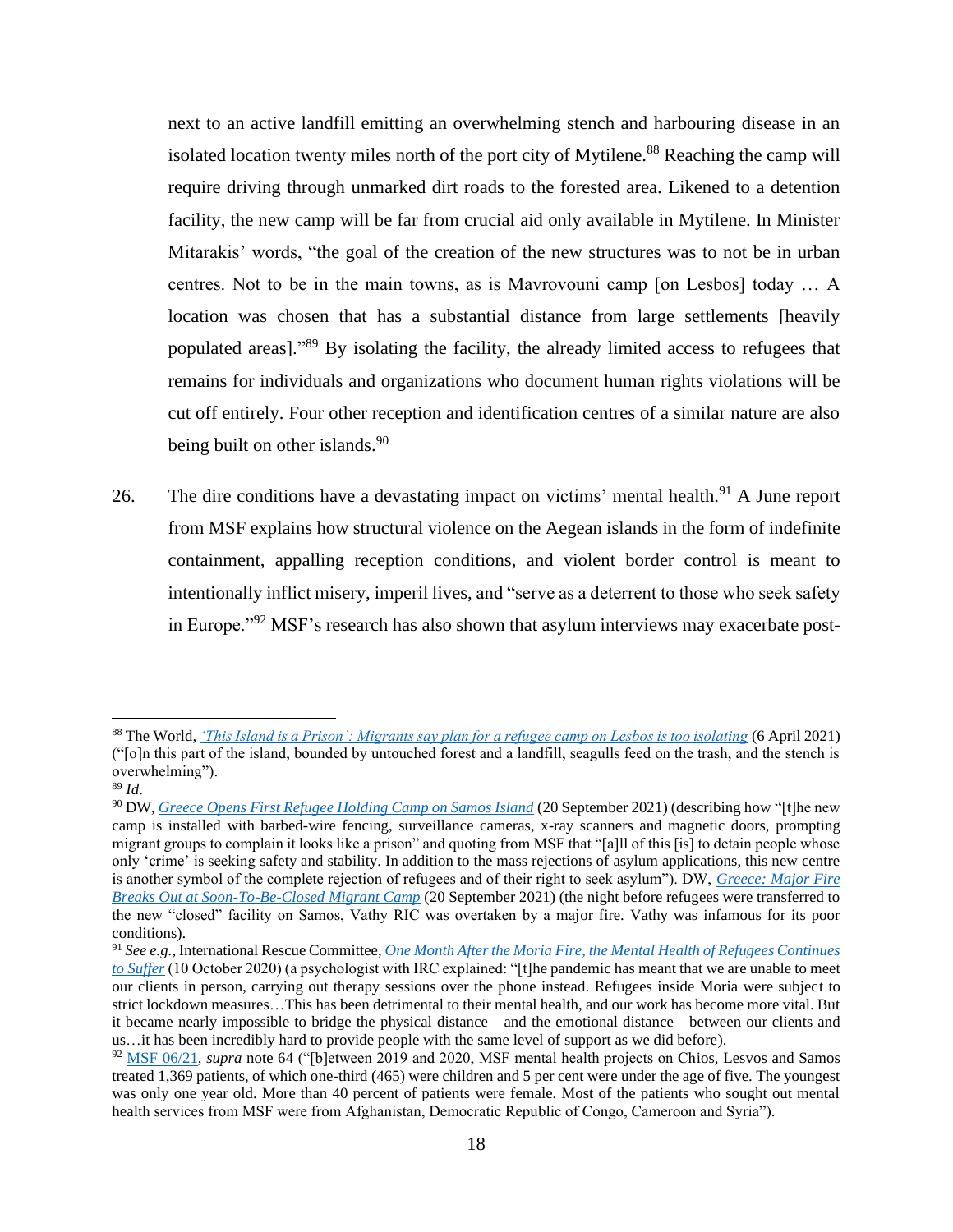traumatic symptoms, "especially among asylum seekers who received no preparation or psychological support during their procedure." <sup>93</sup>

Major stressors for patients' mental health included navigating daily life in poor living conditions and unclear administrative procedures, exposure to violence and insecurity, unaddressed medical needs, and fear of deportation. Many require treatment for post-traumatic stress disorder, moderate to severe depression, reactive psychosis, and anxiety, all of which are serious mental health conditions that demand long-term specialised care often inaccessible on the islands. MSF has treated hundreds of survivors of violence, ill-treatment, and torture, who have not been identified by the authorities and have not received any support. Instead, they have been placed in conditions that are not only unsafe but re-traumatising.<sup>94</sup>

27. The report specifically addresses the mental health challenges facing children who live in unhealthy and unsafe reception and identification centres. These children often display classic symptoms of stress. For example, some never become potty-trained or begin to wet the bed again, including teenagers up to age 16 years.<sup>95</sup> The report notes the alarmingly high rates of self-harm and suicidal acts displayed by children as young as six-years-old, as well as the trauma and fear-induced symptoms triggered by their environment in Greece.<sup>96</sup> An Afghan mother told MSF:

> my daughter says she does not feel safe. After a fire in the camp, she was traumatised a lot. My daughter is six years old. When we arrived here, her weight was 24 kilos, and now she is 16 kilos. She does not eat and has changed so much, she was a calm girl, but now she is always afraid. She is even afraid of the sound of raindrops when she is inside the tent. The hardest part for me is I see my girl getting worse day by day, and I cannot do anything. All I want is a safe and secure place for my child to have a future like other children.<sup>97</sup>

28. Despite the crucial services provided by NGOs like MSF to refugees, they continue to be scapegoated by the Greek government at its highest levels, including by Minister Mitarachi who claims that "according to testimonies and cross-referenced information, NGOs are

<sup>&</sup>lt;sup>93</sup> *Id.* ("[t]he International Protection Act, passed by the Greek government in 2019, limited the vulnerabilities that they are required to provide additional protections and support for during asylum procedures. The new law removed PTSD and survivors of shipwrecks from the list of vulnerabilities (art. 58). This change in the law follows several years of attempts by authorities to reduce the number of vulnerable people identified in the RICs. The arbitrary removal of PTSD disregards the seriousness of this mental health condition and reduces the likelihood of early intervention and protection for vulnerable traumatised people"). <sup>94</sup> *Id*.

<sup>95</sup> *Id*. *See also* [Info Migrants 10/09/21,](https://www.infomigrants.net/en/post/34965/a-year-after-the-moria-fire-migrants-lose-hope-of-better-conditions) *supra* note 68 (quoting an MSF staff member").

<sup>96</sup> [MSF 06/21,](https://www.msf.ch/sites/default/files/2021-06/20210610_rep_greece_hotspot.pdf) *supra* note 64

<sup>97</sup> *Id*. at p. 11.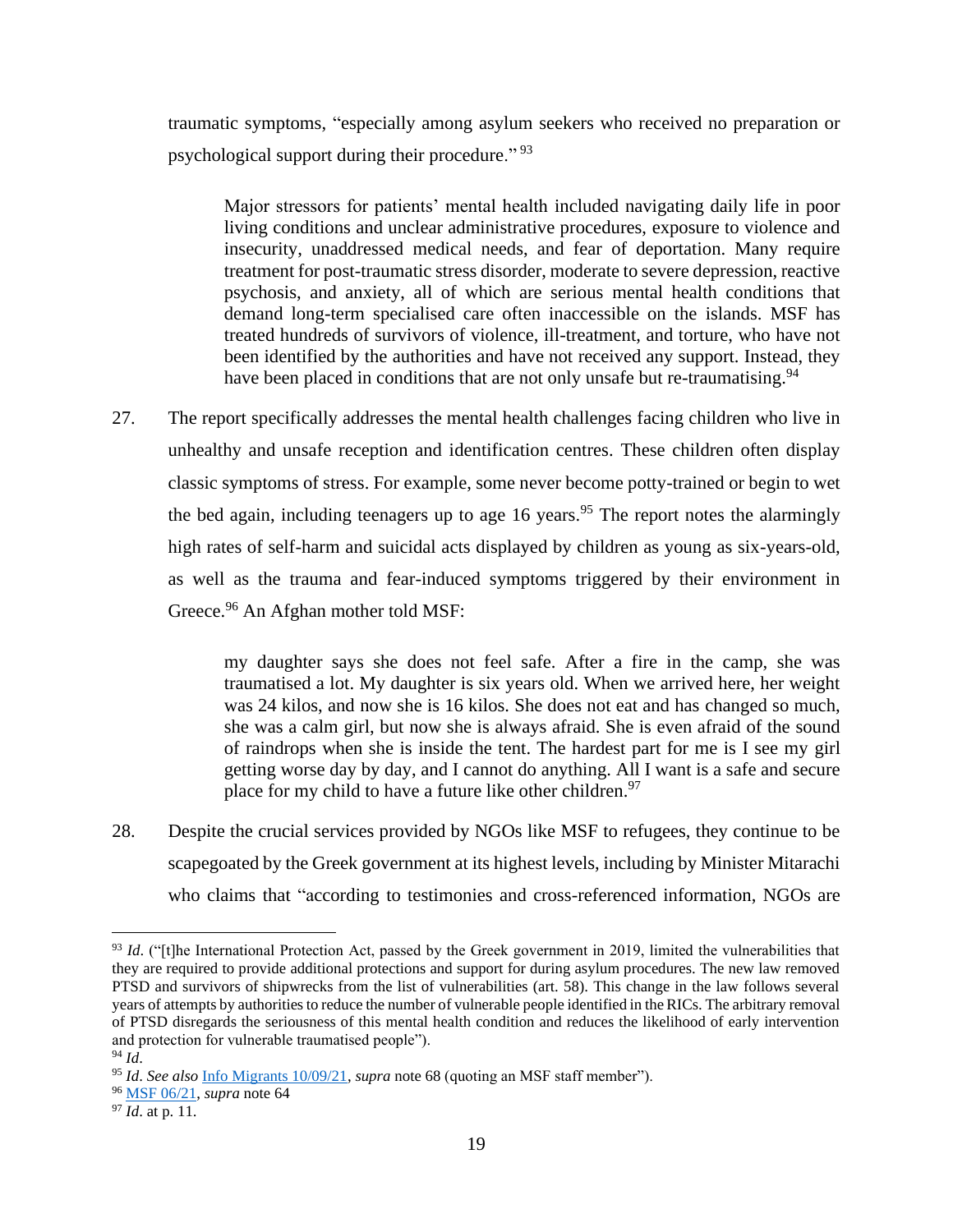footing the bill for visas and travel to Turkey, using flights to Istanbul. Then, the [asylum seekers] are transported to the Turkish coast, where smugglers, again with NGO assistance, help them to enter the European Union illegally."<sup>98</sup> Most recently, a bill before the Greek parliament introduced restrictions and conditions on the activities of civil society groups whose work overlaps with the Hellenic Coast Guard.<sup>99</sup> Violations would result in heavy sanctions and fines, and would "seriously hinder life-saving work."<sup>100</sup> For all the effort that Greek authorities have allocated towards criminalising human rights defenders, however, they have failed to investigate the specific allegations of pushbacks, deprivation of humanitarian aid, and other violations that have consistently been reported. To date, "there hasn't been an investigation at the judiciary level or the level of an independent authority involving specific allegations and depositions." 101

29. Rather than investigate the claims made by human rights defenders, in June, the Greek government went a step further in limiting its protection of bona fide refugees by declaring Turkey a safe third country for nationals from five countries, including Afghanistan and Syria.<sup>102</sup> As a result, Syrian and Afghan asylum applicants who enter Greece via Turkey are generally inadmissible based on the assumption that Tukey could offer them sufficient protection, even though Turkey has declined to re-accept them.<sup>103</sup> Citizens of these two countries comprise more than two-thirds of asylum applicants in Greece.<sup>104</sup> Yet, "the

<sup>98</sup> Aljazeera, *[Refugee Pushbacks: Greece prepares to indict whistle](https://www.aljazeera.com/news/2021/4/14/refugee-pushbacks-greece-prepares-to-indict-whistleblowers) blowers* (14 April 2021). *See also* PBS News Hour, *[Greek Authorities Crackdown on Critical Nonprofits Amid Backlash for Refugee Pushback](https://www.pbs.org/newshour/show/greek-authorities-crackdown-on-critical-nonprofits-amid-backlash-for-refugee-pushback)* (26 July 2021) [["Aljazeera 14/04/21"](https://www.aljazeera.com/news/2021/4/14/refugee-pushbacks-greece-prepares-to-indict-whistleblowers)] ("[p]olice in Greece's most eastern islands have launched a human-trafficking prosecution against non-profits that help asylum seekers try to avoid being pushed back at sea to Turkey. The move is being seen as part of a wider effort by some European countries to criminalize humanitarian organizations as the Greek coast guard defends its pushback efforts").

<sup>99</sup> ANSA, *[Greece's Government Still Faces Criticism After Moria Fire](https://www.infomigrants.net/en/post/35002/greeces-government-still-faces-criticism-after-moria-fire)* (13 September 2021). <sup>100</sup> [AP 09/09/21,](https://apnews.com/article/europe-middle-east-fires-greece-migration-9eaae26f819998065aa68b56125352db) *supra* note 65.

<sup>101</sup> [Aljazeera 14/04/21,](https://www.aljazeera.com/news/2021/4/14/refugee-pushbacks-greece-prepares-to-indict-whistleblowers) *supra* note 98. The Greek Ombudsman, *[Alleged Pushbacks to Turkey of Foreign Nationals](https://www.synigoros.gr/resources/060521-pushbacks-interim-report_eng.pdf)  [Who Had Arrived in Greece Seeking International Protection](https://www.synigoros.gr/resources/060521-pushbacks-interim-report_eng.pdf)*, p. 20 (28 April 2021) (explaining how Greek law has not provided the independent Ombudsperson with "the necessary statutory tools and means" to effectively investigate

the incidents or form a judgement about the Greek government's actions). <sup>102</sup> Greek Ministry of Migration and Asylum, *[Greek Legislation Designates Turkey as a Safe Third Country, for the](https://migration.gov.gr/en/asfali-triti-chora-charaktirizei-gia-proti-fora-i-elliniki-nomothesia-tin-toyrkia-afora-aitoyntes-asylo-apo-syria-afganistan-pakistan-mpagklantes-kai-somalia/)  [First Time. This Decision Is for Asylum Seekers from Syria, Afghanistan, Pakistan, Bangladesh and Somalia](https://migration.gov.gr/en/asfali-triti-chora-charaktirizei-gia-proti-fora-i-elliniki-nomothesia-tin-toyrkia-afora-aitoyntes-asylo-apo-syria-afganistan-pakistan-mpagklantes-kai-somalia/)* (7 June 2021).

<sup>103</sup> EU Observer, *[EU Sends Mixed Message on Turkey as 'Safe' Haven](https://euobserver.com/migration/152092)* (9 June 2021).

<sup>104</sup> UNHCR, *[UNHCR's Position and Recommendations on the Safe Third Country Declaration by Greece](https://www.unhcr.org/gr/en/22885-unhcrs-position-and-recommendations-on-the-safe-third-country-declaration-by-greece.html)* (2 August 2021) ("[t]he designation of a safe third country needs to be based on reliable, objective and up to date information from a range of sources. Also, the process of adding or removing a country from a list of designated 'safe third countries' must be transparent, open to legal challenge, and reviewable in light of changing circumstances. This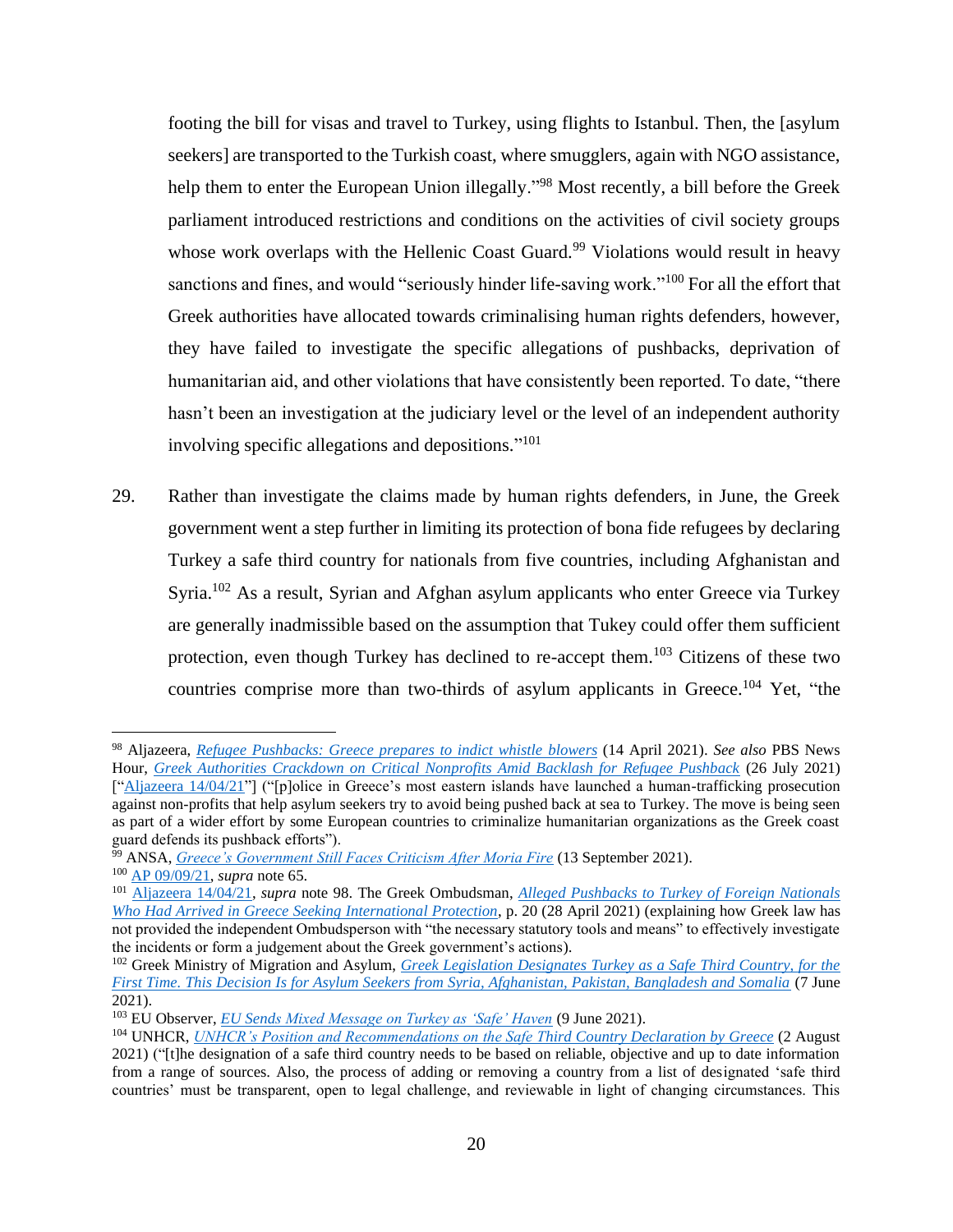concept of a safe third country presupposes the provision of a level of protection in accordance with the Geneva Convention on Refugees by the third country, the existence of an essential link between the asylum seeker and that country and the consent of the third country. In the case of Turkey, none of the above is the case."<sup>105</sup> The devastating impact of this policy was detailed by Legal Centre Lesvos who recalled the situation of a family from Syria with three teenage children and an adult son who has extreme mental health conditions and does not speak.

They were among those forced to pack up their belongings at six in the morning and move to Mavrovouni Camp. The mother is his sole caretaker, and he relies on her support in all of his daily tasks; she, however, suffers from her own urgent medical problems, including a cyst in her brain and kidney stones, which require urgent treatment in Athens. Although the family's geographical restrictions to the island had been lifted to allow for needed medical treatment, their asylum claim was rejected on appeal—on the basis that Turkey is a country from which they could have sought protection, and as a result, they are again restricted to the island. This family has now been trapped in Lesvos since November 2019—approaching two years—unable to access the asylum procedure and unable to obtain needed medical treatment. 106

30. For refugees sent from Greece to Turkey, deportation to their country of origin is more than a threat. It is a bleak reality in which victims are recklessly refouled to war-torn states that are no longer their homes—sometimes at gunpoint.<sup>107</sup> This is particularly the case for Syrians. Meanwhile, individuals stuck in Syria and frantic to flee violence are trapped along the Syrian-Turkish border. Those who attempt to cross into Turkey risk their lives. SJAC's documentation team has recorded the names of over 100 people shot dead by

requires of the State declaring a STC, here Greece, a thorough assessment and monitoring of respective protection safeguards in law and practice prior and throughout the implementation of an eventual arrangement").

<sup>105</sup> Syria Justice and Accountability Centre, *[Refuge No More: The Danger of Forced Return to Syria](https://syriaaccountability.org/library/refuge-no-more/)* (22 June 2021). European Council on Refugees and Exiles, *[Greece: While the Designation of Turkey as Safe Country and Pushbacks](https://ecre.org/greece-while-the-designation-of-turkey-as-safe-country-and-pushbacks-undermine-protection-in-greece-the-country-is-criticised-for-not-preventing-secondary-movement/)  [Undermine Protection in Greece, the Country is Criticised for not Preventing Secondary Movement](https://ecre.org/greece-while-the-designation-of-turkey-as-safe-country-and-pushbacks-undermine-protection-in-greece-the-country-is-criticised-for-not-preventing-secondary-movement/)* (11 June 2021). European Council on Refugees and Exiles, *[AIDA 2020 Update: Turkey](https://ecre.org/aida-2020-update-turkey/)* (28 May 2021). Associate Press, *[Refugees in](https://apnews.com/article/immigration-middle-east-syria-turkey-migration-2dd6e1eb247c5353929df86c8f410a36)  [Fear as Sentiment Turns Against Them in Turkey](https://apnews.com/article/immigration-middle-east-syria-turkey-migration-2dd6e1eb247c5353929df86c8f410a36)* (25 September 2021); Amnesty International, *["You're Going to](https://www.amnesty.org/en/documents/mde24/4583/2021/en/)  [Your Death" Violations Against Syrian Refugees Returning to Syria](https://www.amnesty.org/en/documents/mde24/4583/2021/en/)* (7 September 2021).

<sup>106</sup> [LCL Quarterly Newsletter,](http://legalcentrelesvos.org/wp-content/uploads/2021/08/LCL-Quarterly-Newsletter-April-–-June-2021.pdf) *supra* note 34.

<sup>107</sup> Info Migrants, *[UNHCR Reprimands Greece Over More Reports of Pushbacks at Sea](https://www.infomigrants.net/en/post/31174/unhcr-reprimands-greece-over-more-reports-of-pushbacks-at-sea)* (29 March 2021) (explaining that anti-refugee sentiment is high in Turkey and the bureaucracy of registration as a refugee in Turkey has many pitfalls, and that [t]his form of pushback on part of Turkish authorities is also sometimes an extension of the problem at the Aegean Sea and along the Evros river: many of those migrants often have no way to secure their long-term safety and well-being other than by sneaking back into Turkey unnoticed by authorities, and then making their way into Europe").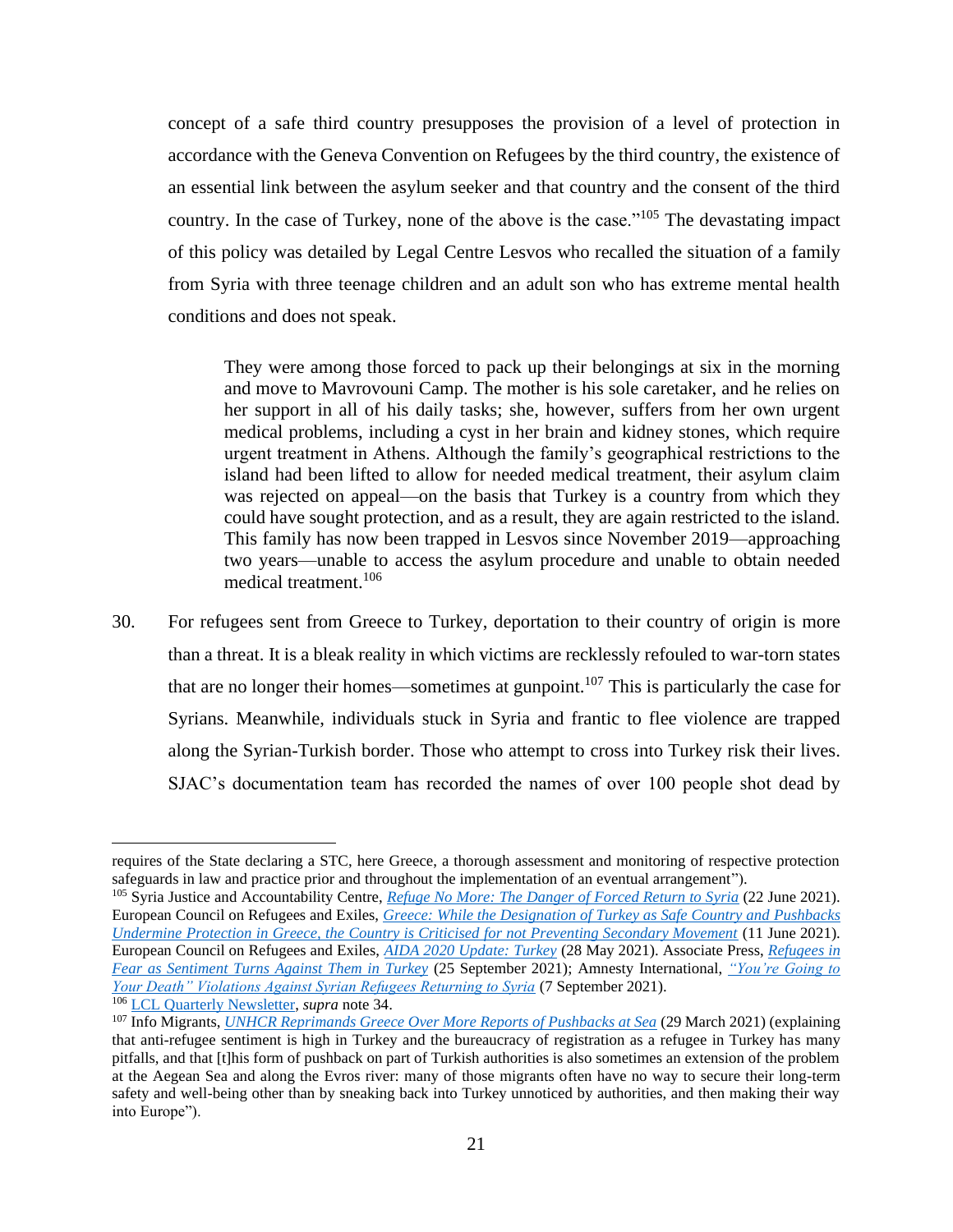Turkish officials at the border in 2021. Syrians who make it to Turkey face a host of violations, much like the defendant before a Mytilene court who, in April, was convicted of illegal entry and facilitating illegal entry, sentenced to 52 years imprisonment, and given a  $\epsilon$ 242,000 fine.<sup>108</sup> He was shot in Syria, then fled to Turkey with his family where he was imprisoned and tortured because he refused to join Turkish military operations in Libya.

- 31. Furthermore, discriminatory asylum procedures continue to propagate an asylum system that is both inefficient and subversive of refugees' fundamental rights, including their right to access courts, travel documents, and freedom of movement.<sup>109</sup> On 24 September, a cargo ship rescued 152 people off the Peloponnese coast.<sup>110</sup> The group included 81 men, 23 women, and 48 children. They were from Iraq, Iran, Pakistan, and Afghanistan.<sup>111</sup> Their wooden boat was enroute to Italy from Turkey when it started to fill with water.<sup>112</sup> As victims were transferred from the wooden boat onto the cargo ship, a pregnant women fell in the water and drowned to death.<sup>113</sup> Those who made it aboard faced repeated interrogations by Greek police. <sup>114</sup> When the ship reached Crete, the police detained the victims in isolation at a childcare facility where they were denied interpreters, legal procedures, and information on what will happen to them. 115
- 32. A recent issue on Lesvos has been that new arrivals are detained in a quarantine camp, then have their asylum procedure rushed without access to legal aid. "Efforts to distribute the contact information of legal actors were denied by UNHCR and the Greek authorities controlling the camp."<sup>116</sup> Another issue has been that state-appointed counsel for individuals lodging first-instance appeals have not provided effective assistance.<sup>117</sup> According to Legal Centre Lesvos ("LCL"), clients "have reported difficulties or

<sup>&</sup>lt;sup>108</sup> *See e.g.*, [LCL Quarterly Newsletter,](http://legalcentrelesvos.org/wp-content/uploads/2021/08/LCL-Quarterly-Newsletter-April-–-June-2021.pdf) *supra* note 34 (on 23 April 2021, "[t]his disproportionate and scandalous sentence follows state violence inflicted upon K.S. and his family in Syria, Turkey and now Greece." Lawyers with LCL noted procedural irregularities, the lack of convincing evidence, and the lack of recognition of mitigating circumstances].

<sup>109</sup> *Id*.

<sup>110</sup> Ekathimerini, *[Tanker Rescues Around 150 Migrants off Greece's South](https://www.ekathimerini.com/news/1168495/tanker-rescues-around-150-migrants-off-greece-s-south/)* (24 September 2021).

 $111$  *Id.* 

<sup>112</sup> *Id*.

<sup>113</sup> [ECRC 1/10/21,](https://ecre.org/greece-mitarakis-rejects-border-monitor-mechanism-as-new-reports-of-abuse-emerge-greek-facilities-empty-out-while-people-move-onwards/) *supra* note 23.

 $114 \overline{Id}$ .

 $115$  *Id.* 

<sup>116</sup> [LCL Quarterly Newsletter,](http://legalcentrelesvos.org/wp-content/uploads/2021/08/LCL-Quarterly-Newsletter-April-–-June-2021.pdf) *supra* note 34.

<sup>117</sup> *Id*.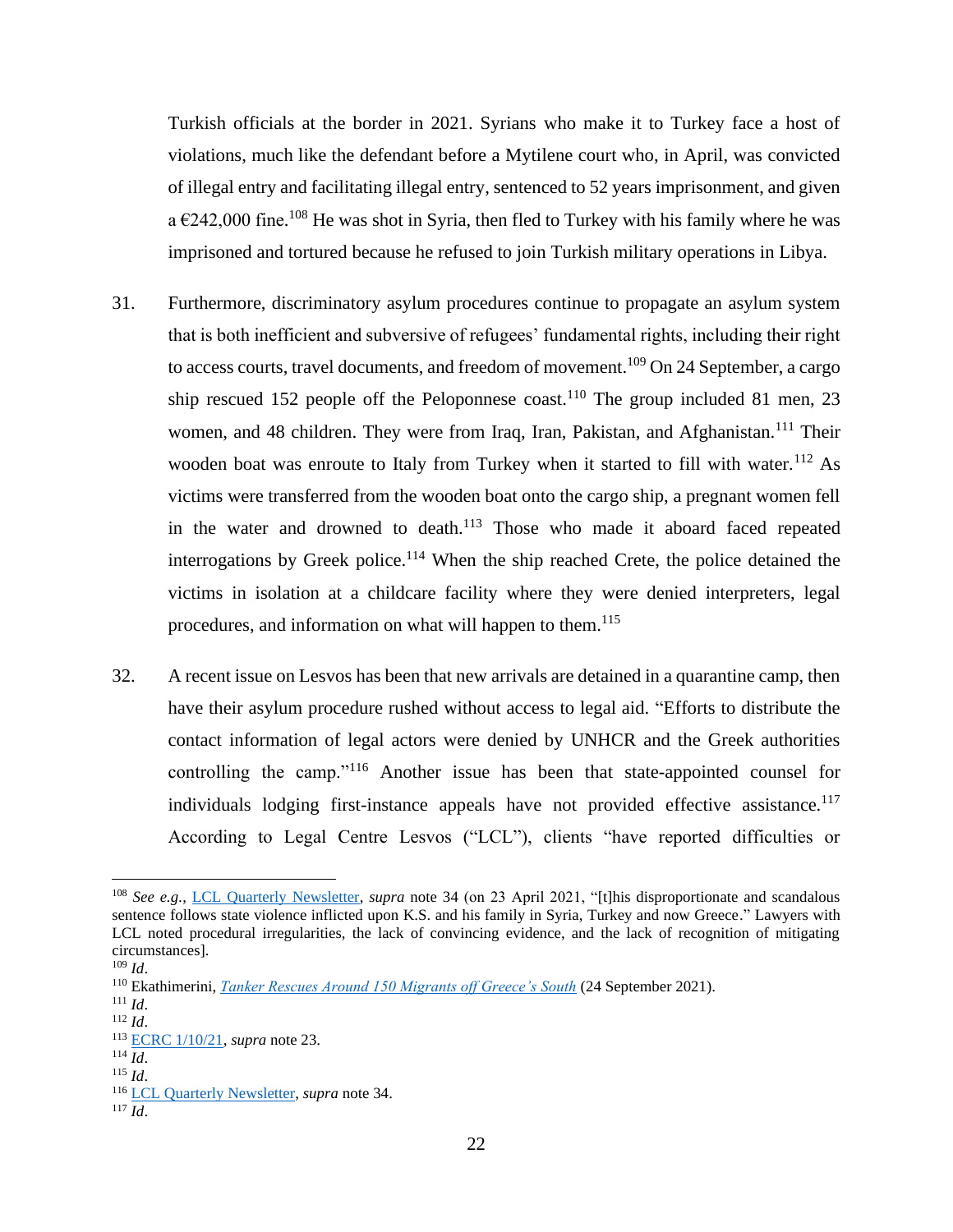impossibilities in contacting their state-appointed lawyers."<sup>118</sup> In some cases, individuals were not "informed of all the reasons for their rejection and [were] not provided with a translation of the Greek decision."<sup>119</sup> Thus, they cannot provide information or evidence in support of their asylum claims. LCL has also noted the prevalence of rejections of asylum claims without individualized assessments:

within the negative decisions reviewed by the Legal Centre Lesvos team, there have been gross procedural irregularities, including "copy-paste" decisions issued by the Greek Asylum Service and the European Asylum Support Office (EASO), for instance indicating that Afghan nationals could "return to (their) country of origin, Turkey," or that an Iraqi national could "return to (his) country of origin, Afghanistan."<sup>120</sup>

33. Specific procedural failings have severe consequences for unaccompanied minors. In June, age assessment procedures resumed after a five-month suspension attributed to the training of the Greek National Health services.<sup>121</sup> As a result of the suspension, minors who arrived during this period could not correct their birthdates that were incorrectly registered unless they had their original documents from their country of origin.<sup>122</sup> For this reason, they were denied protections specifically guaranteed to them, such as housing that is separate from unrelated adults, public education, and reunification with family members in other European states under the Dublin III regulations.<sup>123</sup> This practice contravenes Greece's assessment procedure which stipulates that an individual "should be treated as a child until proven otherwise."<sup>124</sup>

<sup>118</sup> *Id*.

<sup>119</sup> *Id*.

<sup>120</sup> *Id. See also* Refugee Support Aegean, *[The Greek Asylum in the First Half of 2021: The Asylum Procedure in](https://rsaegean.org/en/the-greek-asylum-in-the-first-half-of-2021-stats/)  [Numbers](https://rsaegean.org/en/the-greek-asylum-in-the-first-half-of-2021-stats/)* (30 August 2021) (noting that only 8.2% of negative asylum decisions were overturned on appeal in the first half of 2021).

<sup>121</sup> [LCL Quarterly Newsletter,](http://legalcentrelesvos.org/wp-content/uploads/2021/08/LCL-Quarterly-Newsletter-April-–-June-2021.pdf) *supra* note 34 at p. 11.

 $^{122}$   $\overline{Id}$ .

<sup>123</sup> *Id*.

<sup>124</sup> *Id*.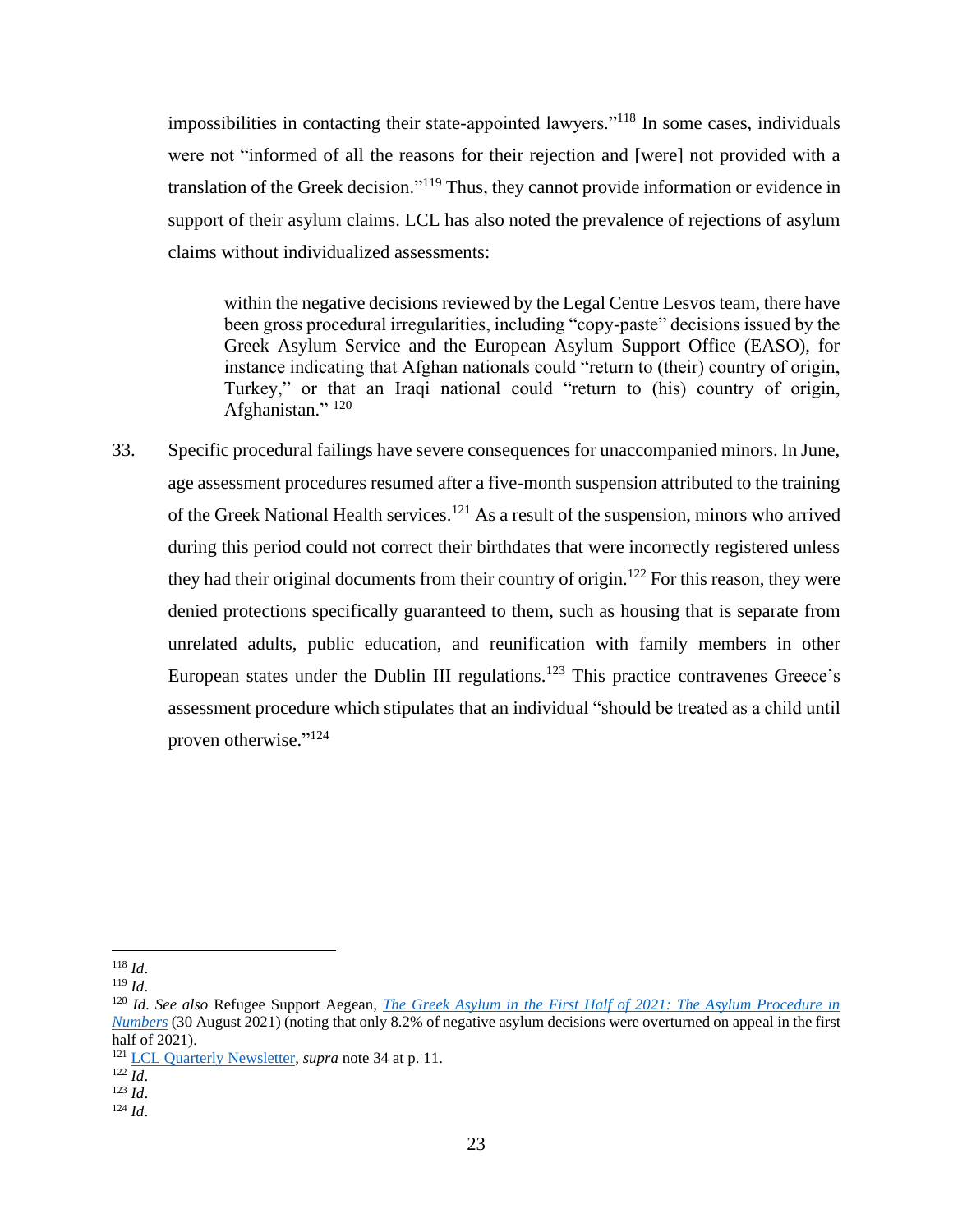34. Discriminatory procedures targeting refugees are not limited to the asylum system; Greece's criminal system is also unconscionably prejudice, as seen through procedural irregularities and low evidentiary standards for conviction. <sup>125</sup> In June 2021,

> four Afghans were sentenced to ten years imprisonment without recognition of any mitigating circumstances, and without their appeal having a suspensive effect. The conviction of the erroneous defendants was solely on a single witness, whose written testimony was read aloud in court, against the objection of defense counsel that this violated the defendants' right to cross-examination. Other major procedural violations were documented, including: or incomplete interpretation; insults to and harassment of defence witnesses; violations of the rights of the defence witnesses; and violations of the right of the defendants to make a statement. The court refused to recognise their young age, despite the fact that the Greek state had already recognised this vulnerability by incarcerating them in a specific juvenile prison.<sup>126</sup>

- 35. Without avenues for legal recourse available in Greece, organizations like LCL have filed countless applications before the ECtHR. Between June and August 2021, LCL submitted eight applications for interim measures to the ECtHR requesting the urgent transfer of nine individuals and their families out of Mavrovouni RIC to safer accommodation, along with urgent access to health care on the mainland.<sup>127</sup> The ECtHR granted an interim measure within 48 hours of submission on seven of the cases. As a result, Greece was instructed to ensure that the applicants' living conditions were compatible with Article 3 of the European Convention on Human Rights.<sup>128</sup> The eighth case was dismissed because authorities scheduled the individual to be transferred to Athens prior to the application's submission.<sup>129</sup> Persons for whom interim measures were granted included:
	- a woman who suffers from severe, frequent and treatment-resistant epileptic seizures as a result of a major head trauma following an airstrike and had been living for 21 months first in Moria and then in Mavrovouni, during which her

<sup>125</sup> *See e.g.*, [LCL Quarterly Newsletter,](http://legalcentrelesvos.org/wp-content/uploads/2021/08/LCL-Quarterly-Newsletter-April-–-June-2021.pdf) *supra* note 34 (on 23 April 2021, "[t]his disproportionate and scandalous sentence follows state violence inflicted upon K.S. and his family in Syria, Turkey and now Greece." Lawyers with LCL noted].

<sup>126</sup> *Id*.

<sup>127</sup> Legal Centre Lesvos, *[European Court of Human Rights Recognises Greek Authorities' Persistent Disregard for](https://legalcentrelesvos.org/2021/08/26/european-court-of-human-rights-recognises-greek-authorities-persistent-disregard-for-migrants-health-and-lives-in-mavrovouni-camp/)  [Migrants' Health and Lives in Mavrovouni Camp](https://legalcentrelesvos.org/2021/08/26/european-court-of-human-rights-recognises-greek-authorities-persistent-disregard-for-migrants-health-and-lives-in-mavrovouni-camp/)* (26 August 2021).

<sup>&</sup>lt;sup>128</sup> *Id. See also* Article 3 of the European Convention on Human Rights ("no one shall be subjected to torture or to inhuman or degrading treatment or punishment").

<sup>129</sup> [LCL Quarterly Newsletter,](http://legalcentrelesvos.org/wp-content/uploads/2021/08/LCL-Quarterly-Newsletter-April-–-June-2021.pdf) *supra* note 34.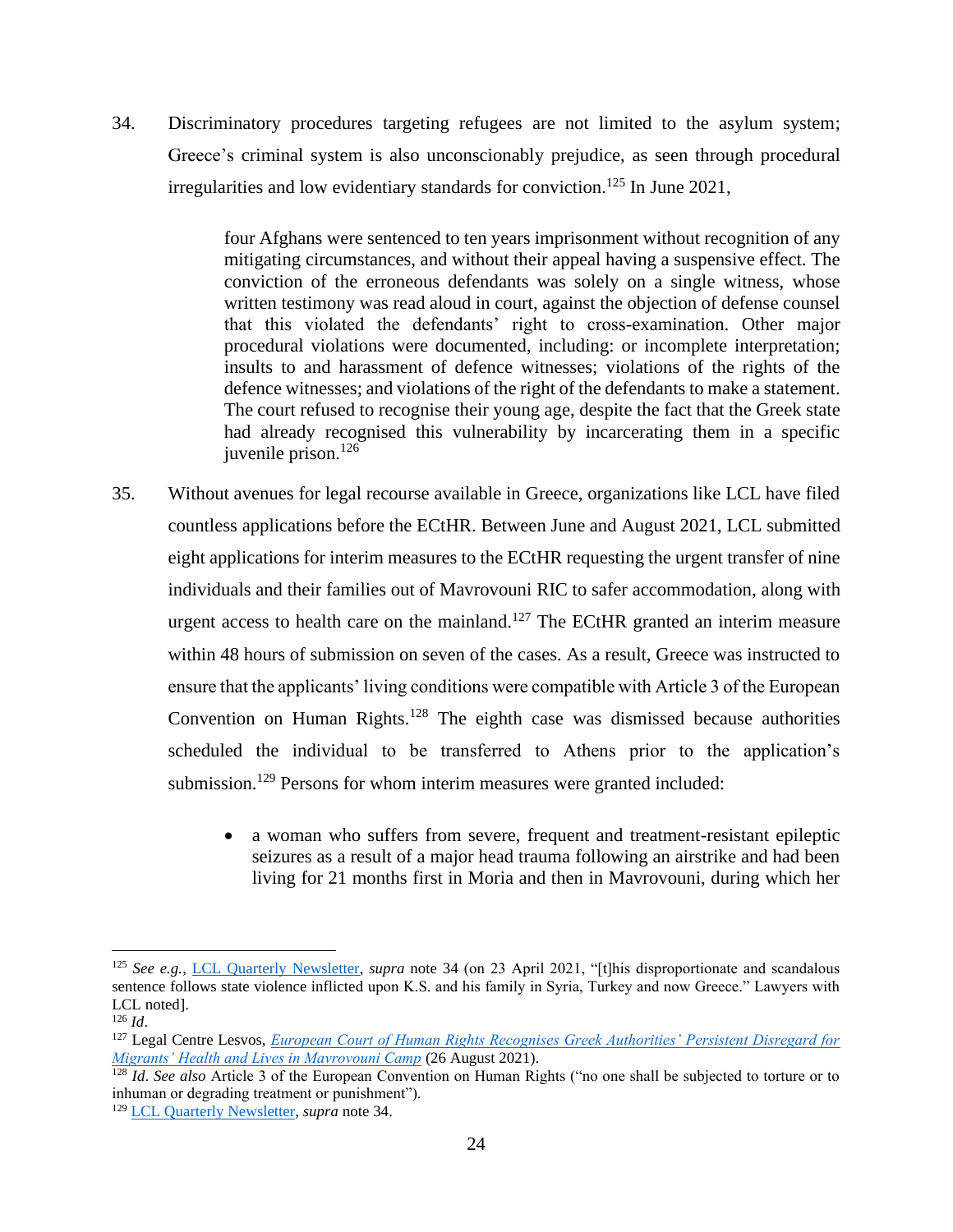health deteriorated to the point that she became dependent on the care of her brother;<sup>130</sup>

- a heavily pregnant woman at that time who suffers from a degenerative condition in her shoulders, chronic asthma and, owing to her living conditions, inflammation, and a lung infection. She and her family were forced to reside in Moria and then Mavrovouni for 17 months;<sup>131</sup>
- a four-year-old child who suffers from severe epilepsy (the result of various head traumas), plagiocephaly and undiagnosed developmental and neurological complexities. She and her family were confined to Lesvos for 16 months; $^{132}$
- a woman who suffers from a lump in her breast, for which she received no proper diagnosis or treatment on Lesvos, resulting in inflammation and severe pain. Her daughter suffers from arteriovenous dysplasia of the spinal cord, resulting in acute mobility issues. Together with their relatives, both the mother and the daughter were held in quarantine for two months upon arrival and after that spent around 10 months in Mavrovouni; $133$
- a seven-months pregnant woman with a history of premature and traumatic embryo births and who spent 12 months in Mavrovouni with her family. She suffers from acute psychological issues and her young son also suffers from psychological issues apart from seizures, severe sleep disturbances and psychosomatic symptoms of anxiety; $134$
- a man who suffers from several chronic conditions as a result of airstrike and gunshot injuries, on top of other illnesses, including rectal bleeding, haemorrhoids, abdominal pain, and bladder stones. He and his family have been in Lesvos for 20 months. His minor son also suffers from severe medical issues including 'attacks' during which he experiences seizures, loses his vision and hearing, and falls. The Court refused the interim measure for the son, while granting that of his father; $135$
- a man who suffers from Hepatitis B, a potentially life-threatening condition for which he has received no treatment on Lesvos. He experiences severe symptoms and is at heightened risk of severe illness from the COVID-19 virus. Yet he spent 19 months in Moria and then Mavrovouni.<sup>136</sup>

<sup>135</sup> *Id*. <sup>136</sup> *Id*.

<sup>130</sup> *Id*.

<sup>131</sup> *Id*.

<sup>132</sup> *Id*.

<sup>133</sup> *Id*.

<sup>134</sup> *Id*.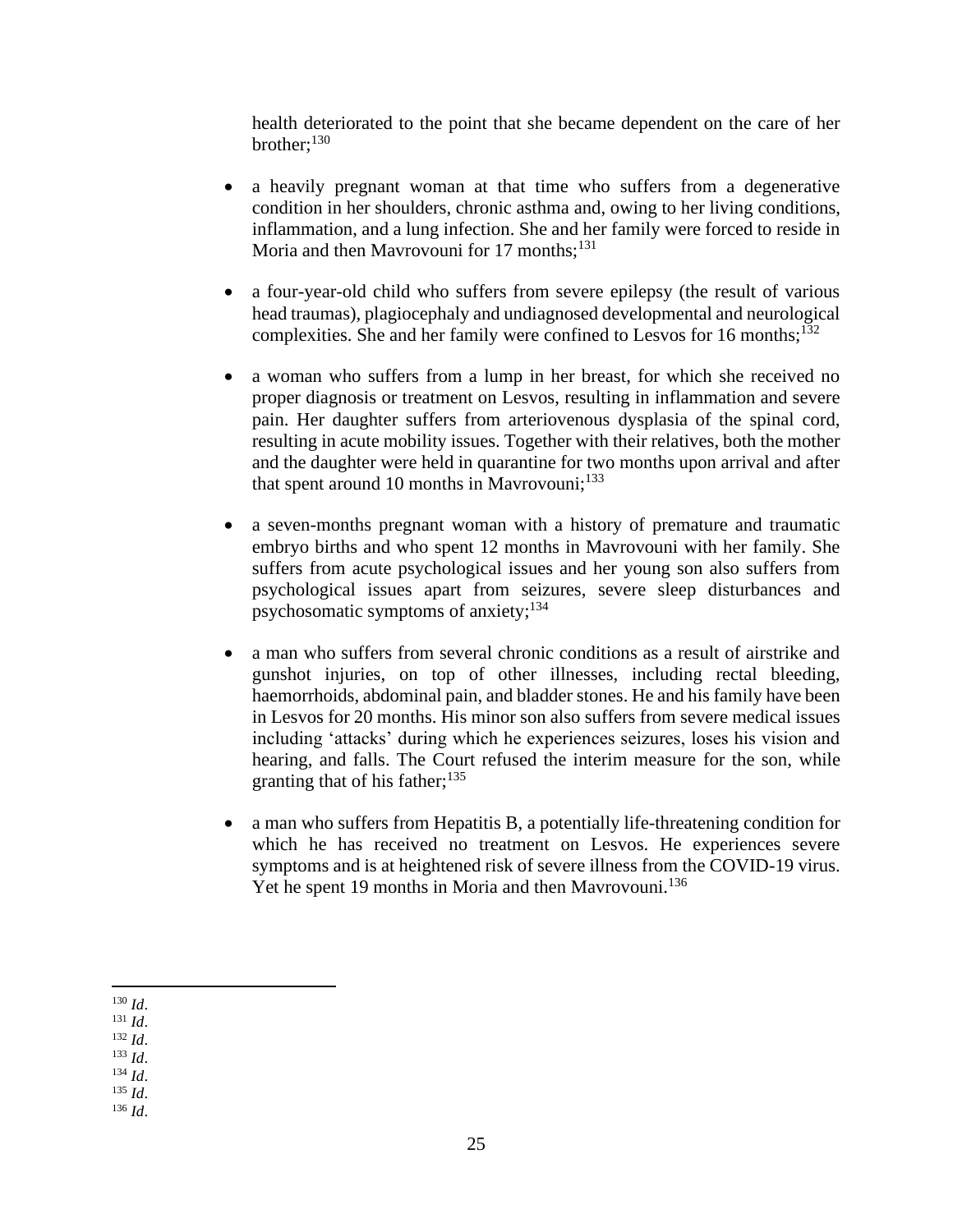- 36. These cases followed three successful applications submitted by LCL in March and "months of inaction by the Greek authorities and fruitless communication" among UNHCR, the Head of Mavrovouni, and the Vulnerability Focal Point of Mavrovouni.<sup>137</sup> The ECtHR's swift response to these applications underlines the severity of conditions facing individuals on the islands, as well as Greece's unwillingness to abide by its human rights obligations under European and international law.
- 37. Moreover, other members of the European Union have vocalized their concern over conditions facing refugees in Greece. According to a letter sent to the European Commission by the interior ministers of Germany, France, and four other states, "Greece is not ensuring that these persons are given suitable accommodation and provided with a minimum level of physical subsistence."<sup>138</sup> Further, courts in both Germany and the Netherlands have halted deportations to Greece for individuals who first applied there for asylum. Their decisions presumed that refugees returned to Greece would face a "serious risk of inhumane and degrading treatment."<sup>139</sup>

#### **2. Conclusion**

<span id="page-26-0"></span>38. The OTP should investigate a widespread and systematic attack on refugees on the Aegean islands and in Greek territory along the Greek-Turkish border since the commencement of the EU-Turkey Deal in March 2016 to present. The attack is evident through unlawful pushbacks performed by Greek government officials and their agents, Frontex officials and their agents, and other third-party contractors hired by Greece and the European Union to facilitate pushbacks. It is also carried out by Greek government officials and their agents who persecute refugees, deprive them of humanitarian aid, commit acts of sexual violence against them, and torture them. These policies and practices support Greece's broader goal of suppressing refugees and deterring them from obtaining sanctuary in Europe. The facts also demonstrate that the complementarity test under Article 17 is satisfied and the gravity

<sup>137</sup> [LCL 17/03/21,](https://legalcentrelesvos.org/2021/03/17/greek-government-instructed-by-european-court-of-human-rights-to-guarantee-rights-of-3-lcl-clients-an-indictment-of-reception-conditions-in-lesvos/) *supra* note 82 (persons for whom interim measures were granted include: (i) a heavily pregnant woman with shrapnel injuries causing seizures, numbness, immobility and pain; (ii) an elderly, physically disabled woman unable to walk and suffering from multiple comorbidities; (iii) a survivor of war with facial paralysis and is also in a state of deteriorating physical and mental health).

<sup>138</sup> [The New Humanitarian 05/10/21,](https://www.thenewhumanitarian.org/news-feature/2021/10/5/Greece-says-migration-crisis-over-refugees-beg-to-differ) *supra* note 2 (explaining that "[b]etween July 2020 and July 2021, 17,000 people with international protection in Greece applied for asylum again in Germany"). <sup>139</sup> *Id*.